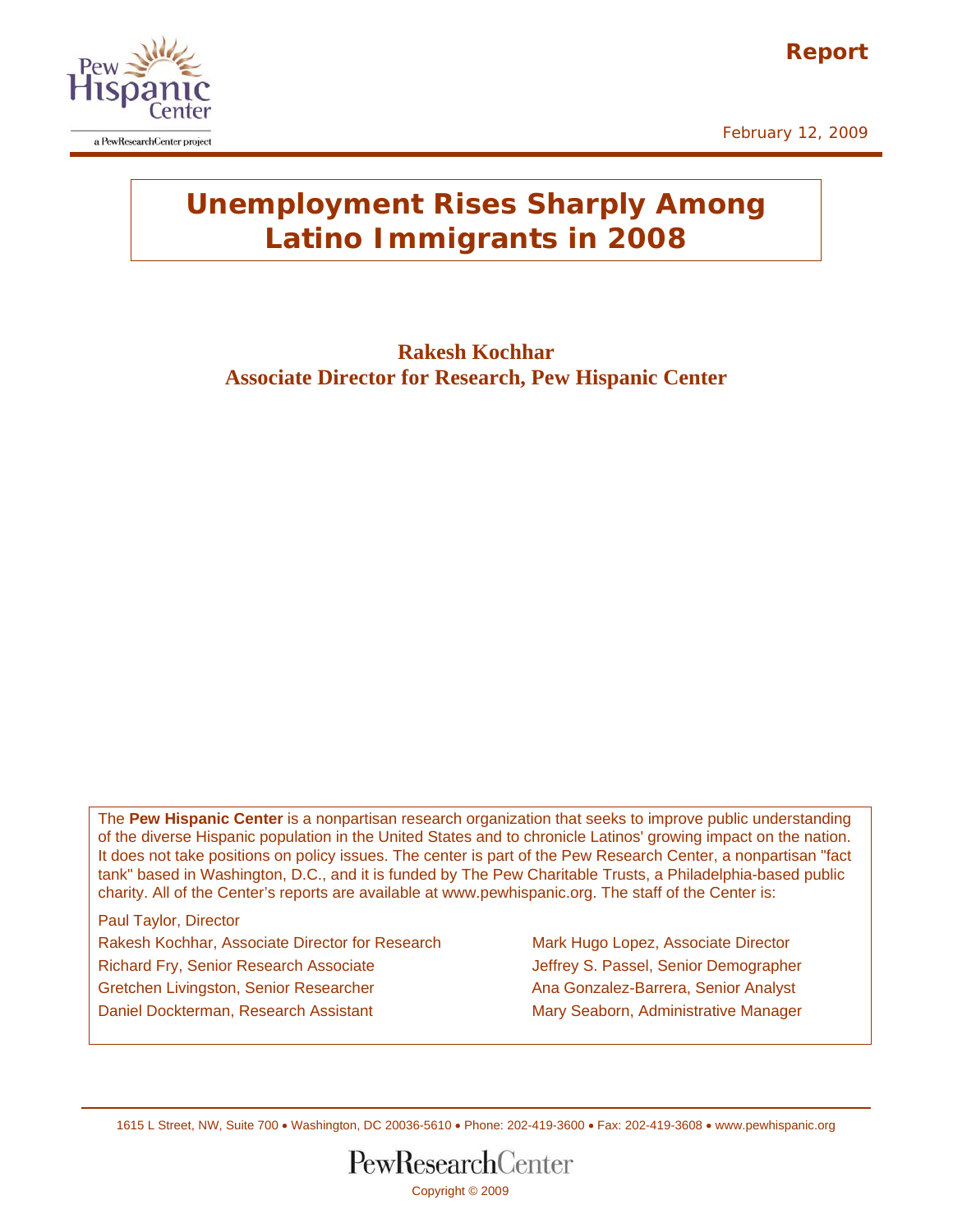### <span id="page-1-0"></span>**About the Report**

This report updates labor market trends for Hispanics and other workers through the fourth quarter of 2008, capturing the first full year of the recession. The data for this report are derived from the [Current Population Survey](http://www.census.gov/cps/), a monthly survey of about 55,000 households conducted jointly by the Bureau of Labor Statistics and the Census Bureau. Data from three monthly surveys were combined to create larger sample sizes and to conduct the analysis on a quarterly basis.

### **A Note on Terminology**

The terms "Latino" and "Hispanic" are used interchangeably in this report, as are the terms "foreign born" and "immigrant." The terms "whites," "blacks" and "Asians" are used to refer to their non-Hispanic components.

The terms "jobs" and "employment" are used interchangeably in the report although they are not necessarily the same—a single worker can hold more than one job, and a job can be filled by more than one worker

Unless otherwise indicated, estimates are not seasonally adjusted.

#### **About the Author**

Rakesh Kochhar has more than 20 years of research experience in the areas of labor economics and price and wage measurement and analysis. Prior to joining the Pew Hispanic Center, he was senior economist at Joel Popkin and Co., where he served as a consultant to government agencies, private firms, international agencies and labor unions. He is a past president of the Society of Government Economists. His doctoral thesis at Brown University focused on the theory of labor migration.

### **Recommended Citation**

Kochhar, Rakesh. "Unemployment Rises Sharply Among Latino Immigrants in 2008," Pew Hispanic Center, Washington, D.C. (February 12, 2009).

### **Acknowledgments**

The author thanks Paul Taylor for his editorial guidance. Daniel Dockterman and Ana Gonzalez-Barrera provided stellar support for the production of the report. Marcia Kramer served as copy editor.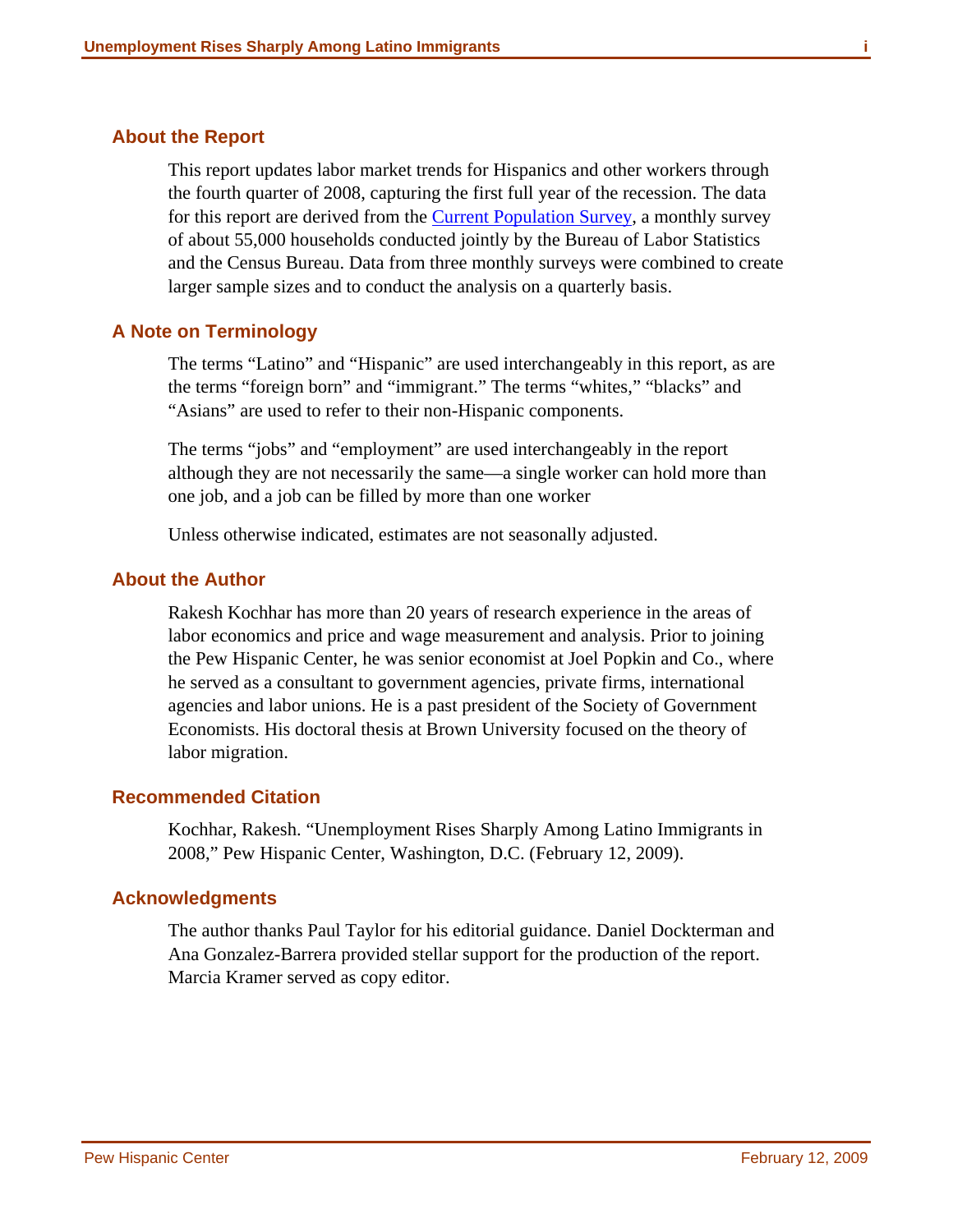# <span id="page-2-0"></span>**Contents**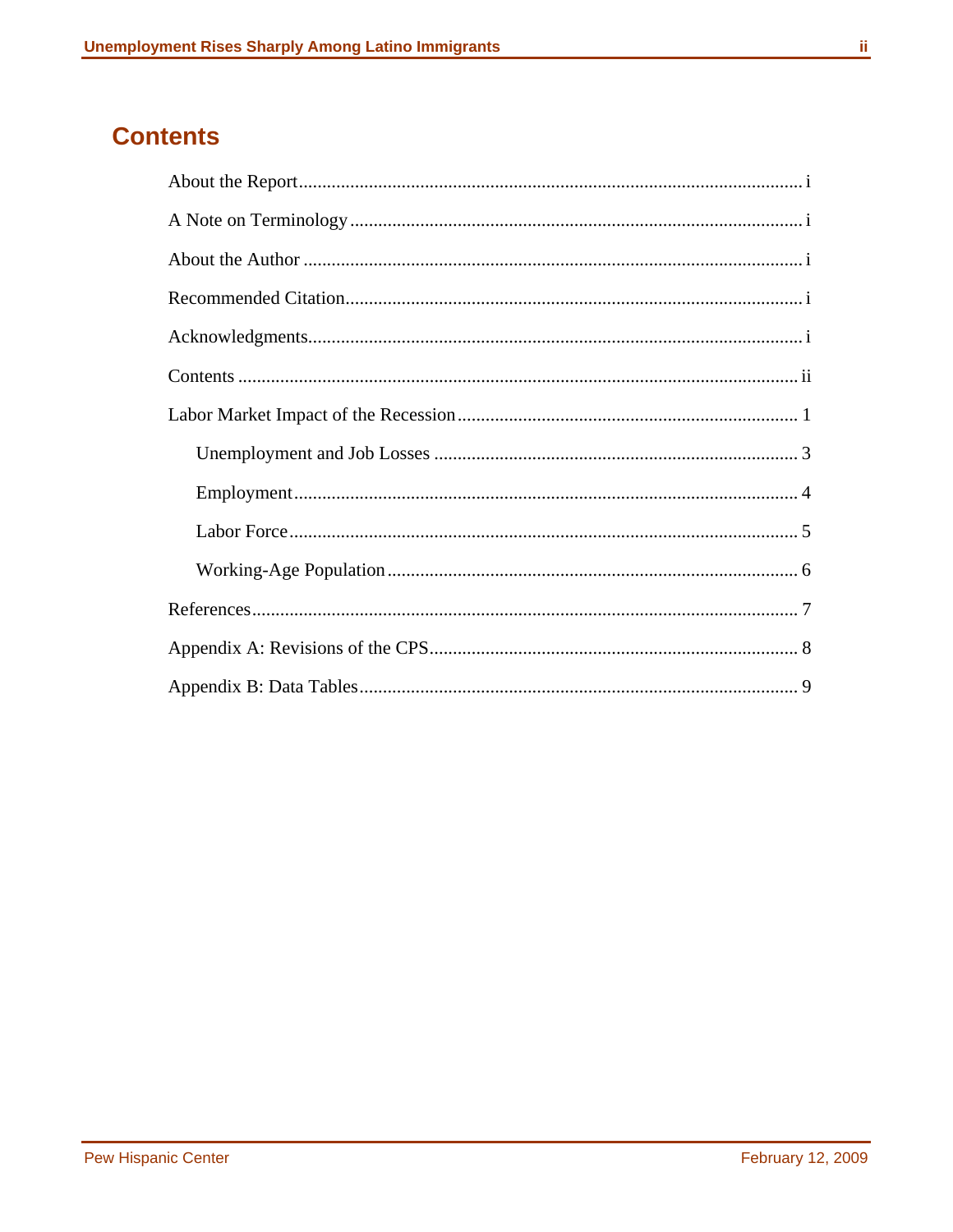# <span id="page-3-0"></span>**Labor Market Impact of the Recession**

The current recession is having an especially severe impact on employment prospects for immigrant Hispanics, according to an analysis of the latest Census Bureau data by the Pew Hispanic Center, a project of the Pew Research Center. The unemployment rate for foreign-born Hispanics increased from 5.1% to 8.0%, or by 2.9 percentage points, from the fourth quarter of 2007 to the fourth quarter of 2008.<sup>[1](#page-3-1)</sup> During this same time period, the unemployment rate for all persons in the labor market increased from 4.6% to 6.6%, or by 2.0 percentage points.

Among immigrant Latinos, the share of the working-age population (16 and older) that is employed fell by 2.8 percentage points, from 67.5% in the fourth quarter of 2007 to 64.7% in the fourth quarter of 2008. Among all persons of working age, the employment rate decreased by 1.6 percentage points, from 63.2% to 61.6%, in the first year of the recession.

The recession has also had a strong negative effect on blacks and native-born Hispanics in the labor market. Blacks are currently the only major racial and ethnic group whose unemployment rate is in double digits, 11.5% in the fourth quarter of 2008. Native-born Hispanics had the second highest rate of unemployment (9.5%) in the fourth quarter of 2008. However, changes in the employment rate and other indicators of labor market activity during the recession have been less severe for them than for foreign-born Hispanics.

This report summarizes labor market outcomes for Hispanics and other racial and ethnic groups in the ongoing recession. According to the National Bureau of [Economic Research,](http://www.nber.org/) the U.S. economy entered a recession in December 2007. The Pew Hispanic Center released two reports in 2008 that captured the early phases of the recession. The first [report,](http://pewhispanic.org/reports/report.php?ReportID=88) in June 2008, focused on the construction slowdown and showed that outcomes for Latinos had turned markedly worse during 2007, even prior to the recession. The second [report,](http://pewhispanic.org/reports/report.php?ReportID=99) in December 2008, showed that a small but significant decline had occurred in the share of Latino immigrants active in the U.S. labor force through the third quarter of 2008. This report updates labor market trends through the fourth quarter of 2008, capturing the first full year of the recession.

The data for this report are derived from the [Current Population Survey,](http://www.census.gov/cps/) a monthly survey of about 55,000 households conducted jointly by the Bureau of Labor Statistics and the Census Bureau. Data from three monthly surveys were combined to create larger sample sizes and to conduct the analysis on a quarterly

l

<span id="page-3-1"></span><sup>&</sup>lt;sup>1</sup> Unless otherwise indicated, estimates in this report are nonseasonally adjusted.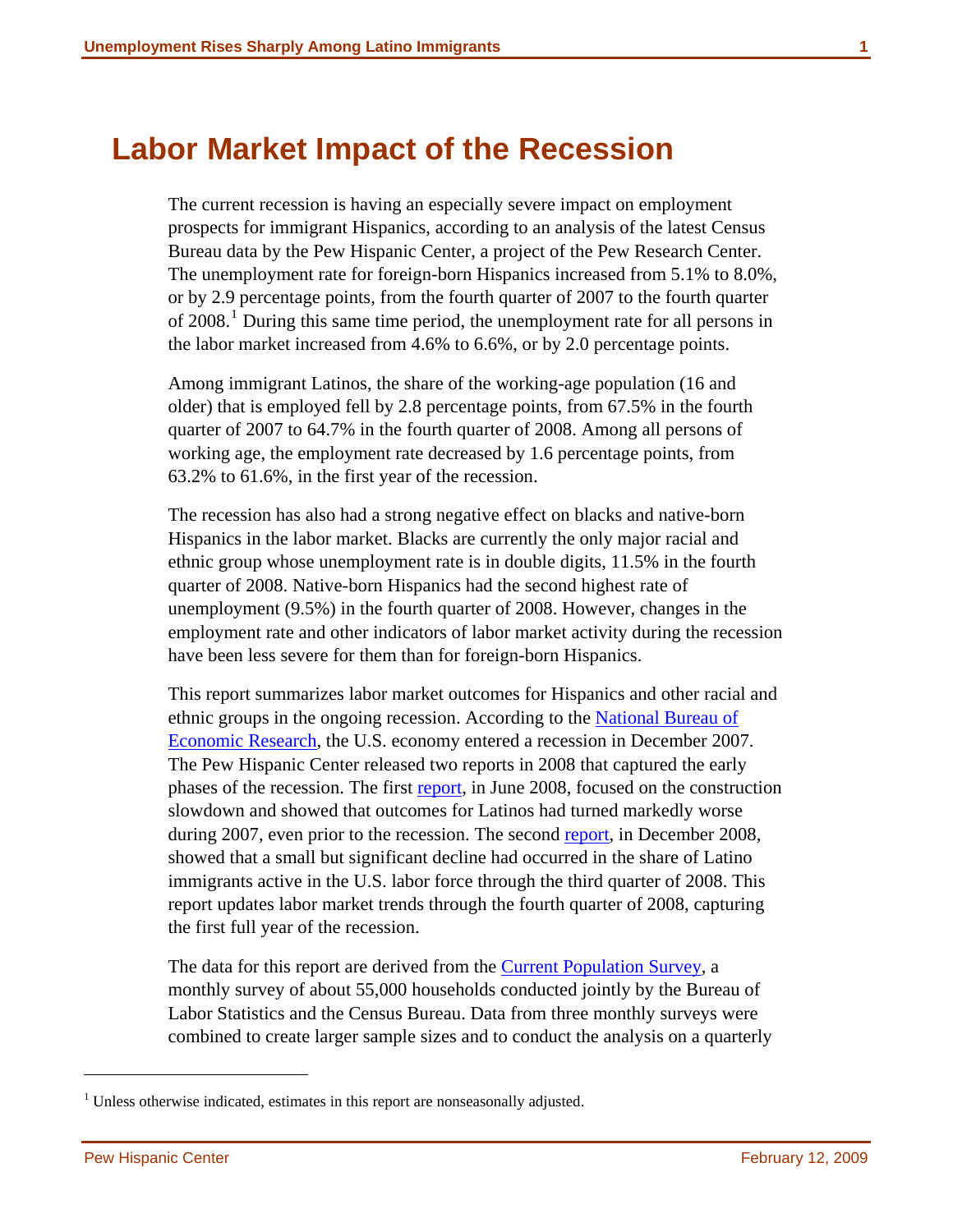basis. The universe for the analysis is the civilian, noninstitutional population ages 16 and older. $^{2}$  $^{2}$  $^{2}$ 

This report is not able to identify immigrants in the labor force by whether they are documented or undocumented because their immigration status is not recorded in the source data. However, estimates by the Pew Hispanic Center show that unauthorized migrants account for about 5% of the U.S. labor force and about one-third of the foreign-born labor force. They are overrepresented in certain industries such as construction, where they account for 12% of employment ([Passel, 2006](http://pewhispanic.org/reports/report.php?ReportID=61)). Most unauthorized migrants are from Latin American countries, with those from Mexico accounting for about 55% of the total.

Labor market outcomes are tracked using a variety of indicators. Economic trends are reflected in levels of employment and unemployment, and in the employment and unemployment rates. The extent to which persons ages 16 and older participate in the labor force, either working or seeking work, is also influenced by economic conditions—people are drawn into the labor market during expansions, and they withdraw during recessions. Changes in these indicators are the key to understanding the impact of the recession on different racial and ethnic groups.

> Working-Age Population, or the Workforce: The population of persons ages 16 and older.

Labor Force: Persons ages 16 and older who are employed or actively looking for work.

**Employment Rate: Percentage of the working-age population that is** emploved.

Labor Force Participation Rate: Percentage of the working-age population that is employed or actively looking for work.

Unemployment Rate: Percentage of the labor force that is without work and is actively looking for work.

The principal findings of the analysis, organized by major labor market indicators, are presented below. More detailed data on immigrants by country of origin and year of entry, non-Hispanic immigrants, outcomes for women, and employment by industry are presented in a set of appendix tables. Those tables also contain many of the estimates discussed in the text of the report.

l

<span id="page-4-0"></span> $2^2$  Residents of institutions, such as nursing homes and prisons, are not part of the Current Population Survey sample.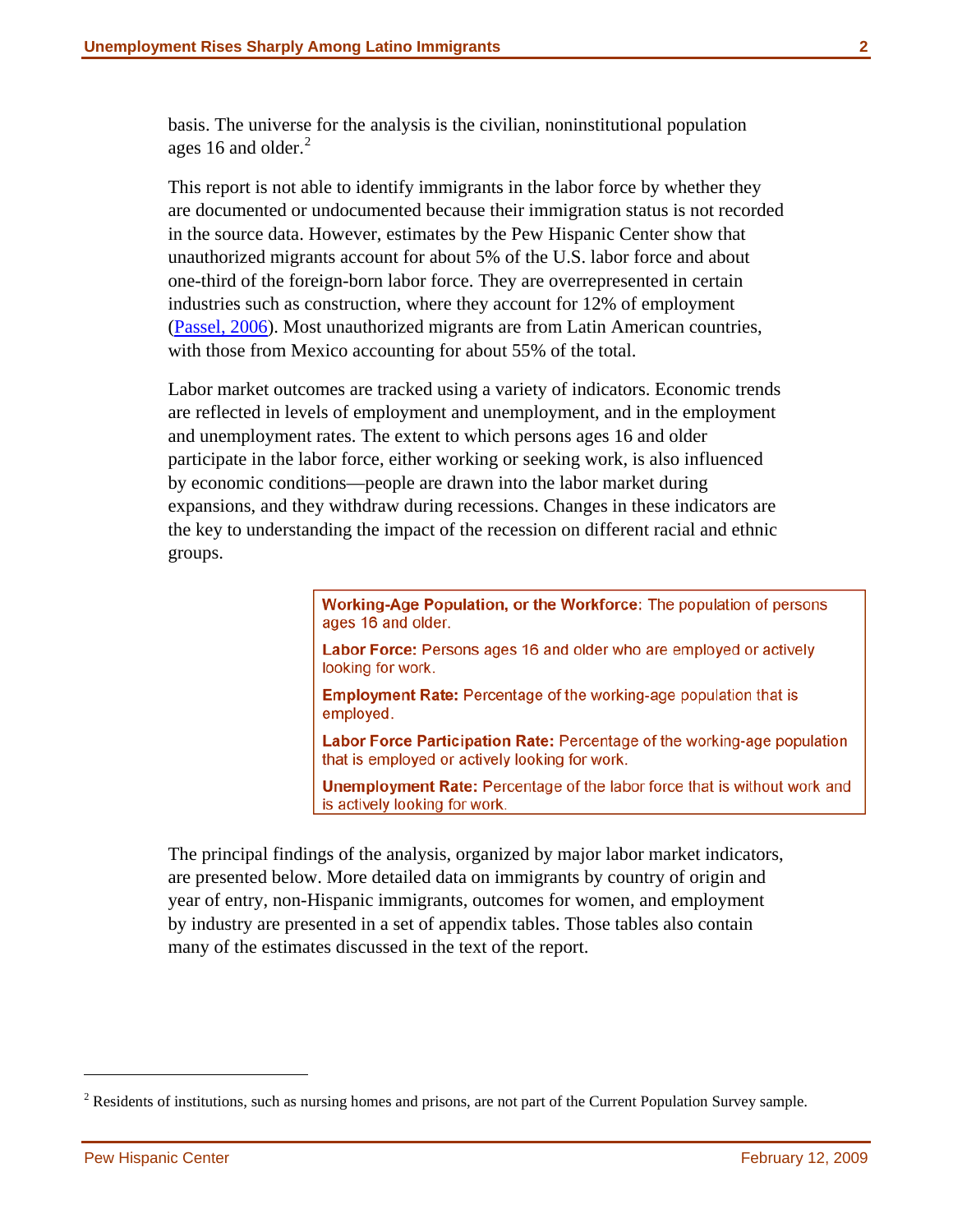### <span id="page-5-0"></span>**Unemployment and Job Losses**

Changes in unemployment during the recession reveal a rapidly worsening situation for foreign-born Hispanics, native-born Hispanics and blacks in the labor market. The unemployment rates for these groups increased by similar amounts from the fourth quarter of 2007 to the fourth quarter of 2008. However, the number of unemployed persons increased at a much faster rate for foreign-born Hispanics.

- The unemployment rate for foreign-born Hispanics increased from 5.1% to 8.0%. The 2.9 percentage point rise was greater than the 2.0 percentage point increase in the overall economy as the unemployment rate for all persons rose from 4.6% to  $6.6\%$ <sup>[3](#page-5-1)</sup>
- The unemployment rate for native-born Hispanics increased from 6.7% to 9.5%, and the rate for blacks went up from 8.6% to 11.5%. The increases in the unemployment rates for



these groups were similar to the increase for foreign-born Hispanics.

- The number of unemployed persons in the U.S. economy rose by 3.1 million from the fourth quarter of 2007 to the fourth quarter of 2008, an increase of 44.3%.
- The percentage increase in the number unemployed was highest among foreign-born Latinos—58.3%, or 348,000 persons. Unemployment among native-born Latinos increased by 49.1% (329,000 persons) and among blacks by 34.4% (502,000 persons).
- Job losses are now widespread across the economy, but the construction sector remains the leading source of job loss for both Hispanics and non-

l

<span id="page-5-1"></span><sup>&</sup>lt;sup>3</sup> Government estimates for January 2009 show continuing deterioration in the employment situation (**Bureau of Labor** [Statistics, February 6, 2009\)](http://www.bls.gov/news.release/pdf/empsit.pdf).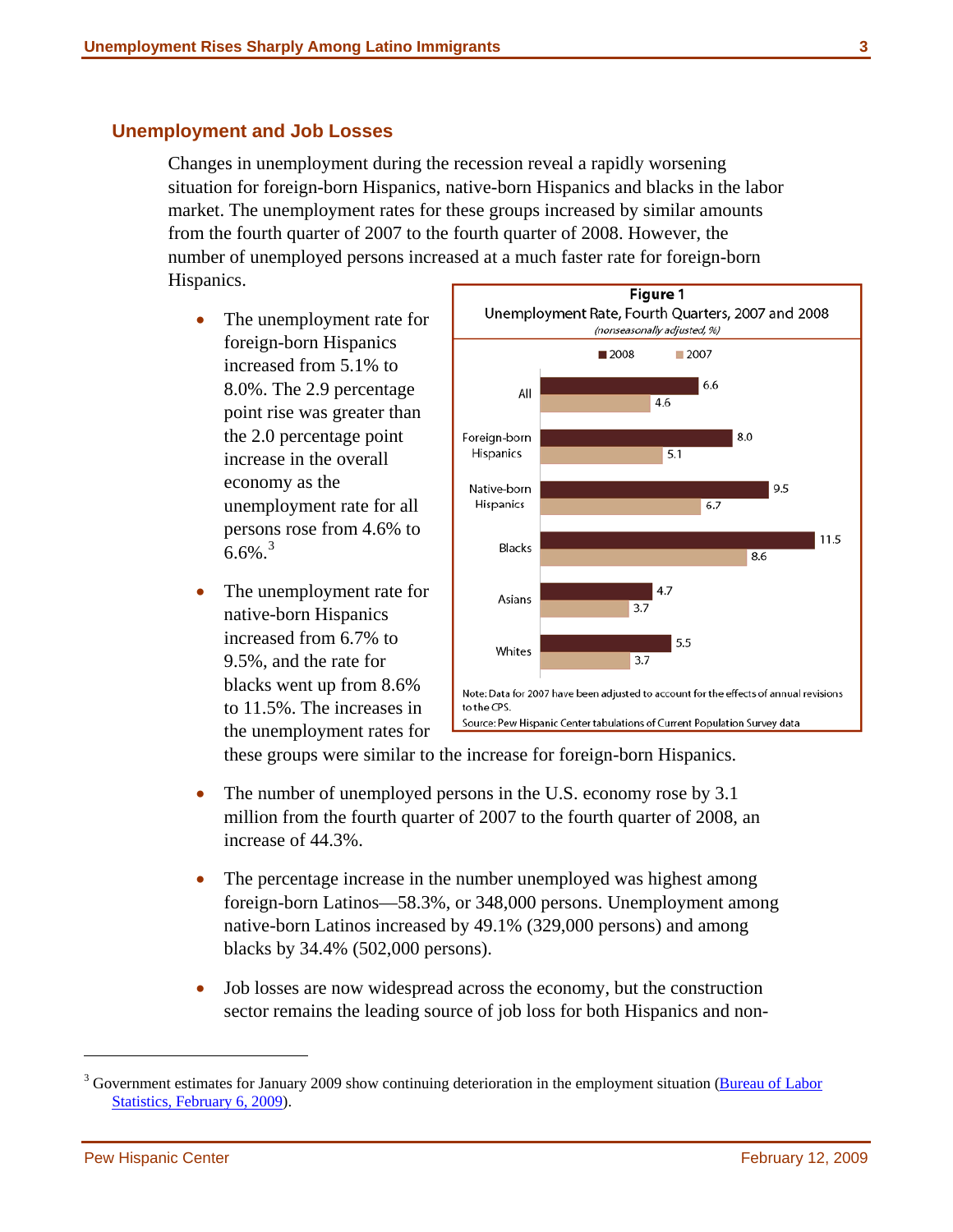Hispanics. Hispanics lost 343,000 jobs in this industry, and non-Hispanics lost 844,000 jobs.

### <span id="page-6-0"></span>**Employment**

The U.S. economy employed 2 million fewer persons in the fourth quarter of 2008 than it employed in the fourth quarter of 2007. Among major racial and ethnic groups, only native-born Hispanics added jobs in the past year. But this was principally a function of demographics. The native-born Latino labor force is increasing more rapidly than the labor force for any other group—4.8% compared with only 0.7% growth in the U.S. labor force. Thus, as workers retire or leave employment for other reasons, they are increasingly likely to be replaced by native-born Hispanics.

Outcomes for foreign-born Hispanics were the worst by both key indicators of employment—the percentage change in the number employed and the change in the employment rate.

- Employment fell for all groups except native-born Hispanics. The number of employed immigrant Hispanics decreased by 292,000, but employment of native-born Hispanics increased by 147,000. Employment of whites dropped by 1.8 million, of blacks by 314,000 and of Asians by 117,000.
- The percentage drop in employment was highest for foreign-born Hispanics. Their number employed fell 2.6%, in contrast with a loss of 1.7% for whites, 2.0% for blacks and 1.6% for Asians.
- The employment rate for all groups, including nativeborn Hispanics, fell from the fourth quarter of 2007 to the fourth quarter of 2008. The decrease was greatest for foreign-born Hispanics—2.8 percentage points. The employment rate for white, black and Asian workers fell 1.3, 2.0 and 1.5 percentage points respectively.

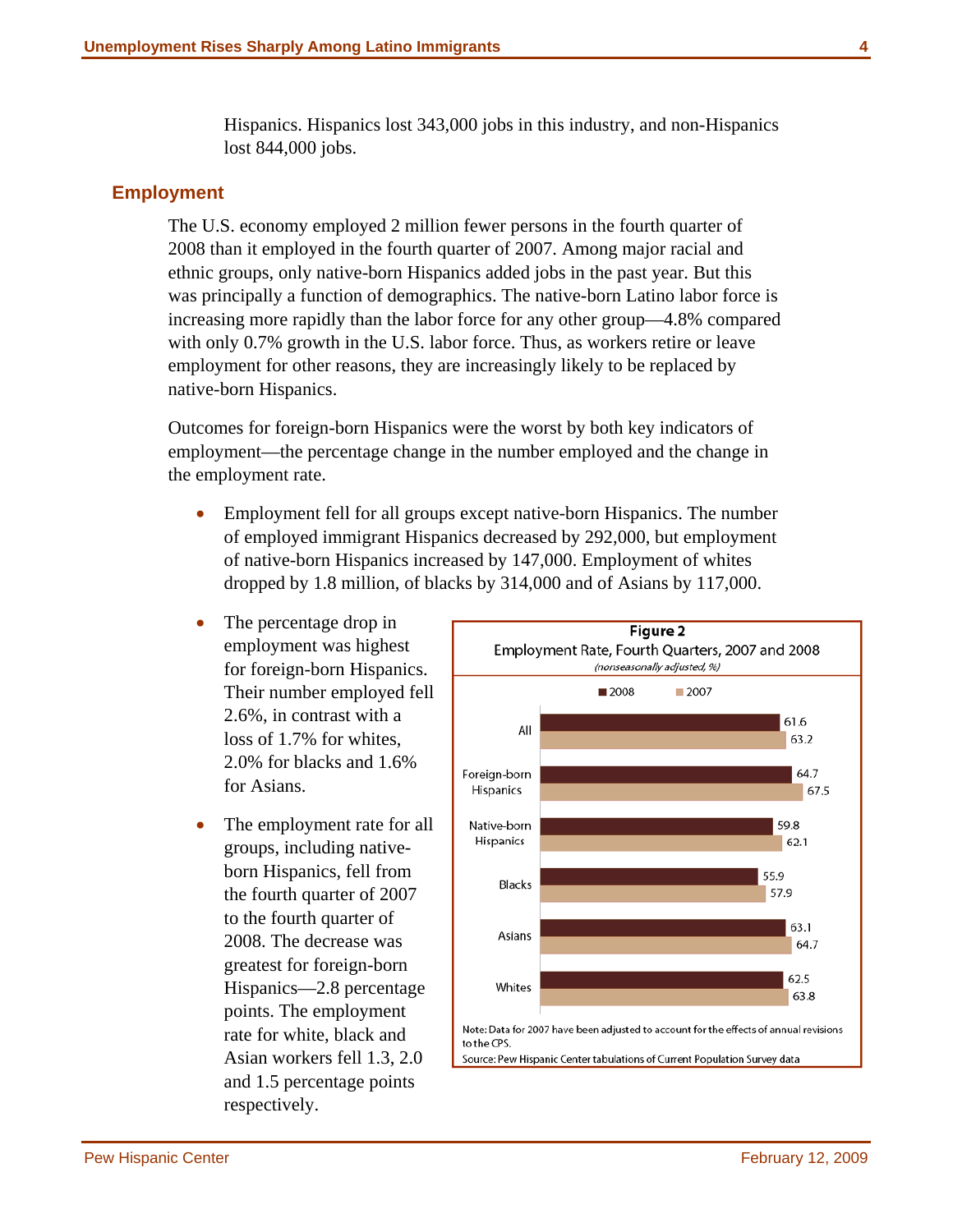# <span id="page-7-0"></span>**Labor Force**

Labor market activity—gauged by the share of persons employed or actively seeking work—diminished in the face of the recession. Among all persons, labor force participation fell from 66.3% in the fourth quarter of 2007 to 66.0% in the fourth quarter of 2008, a decline of 0.3 percentage points. The greatest drop in labor force participation was registered by foreign-born Hispanics (0.8 percentage points) and Asian workers (0.9 percentage points).

- The number of Hispanic immigrants in the labor force increased by only 56,000 between the fourth quarters of 2007 and 2008, a growth rate of 0.5%. In contrast, the native-born Hispanic labor force increased 4.8% and the foreign-born non-Hispanic labor force increased 3.4%.
- Relative to the size of their population, fewer immigrant Latinos were either employed or actively seeking work in the fourth quarter of 2008 compared with a year ago. The labor force participation rate for foreign-born Latinos fell from 71.2% to 70.4%, a drop of 0.8 percentage points. In contrast, the labor force participation rate for whites and blacks fell only 0.2 percentage points each.

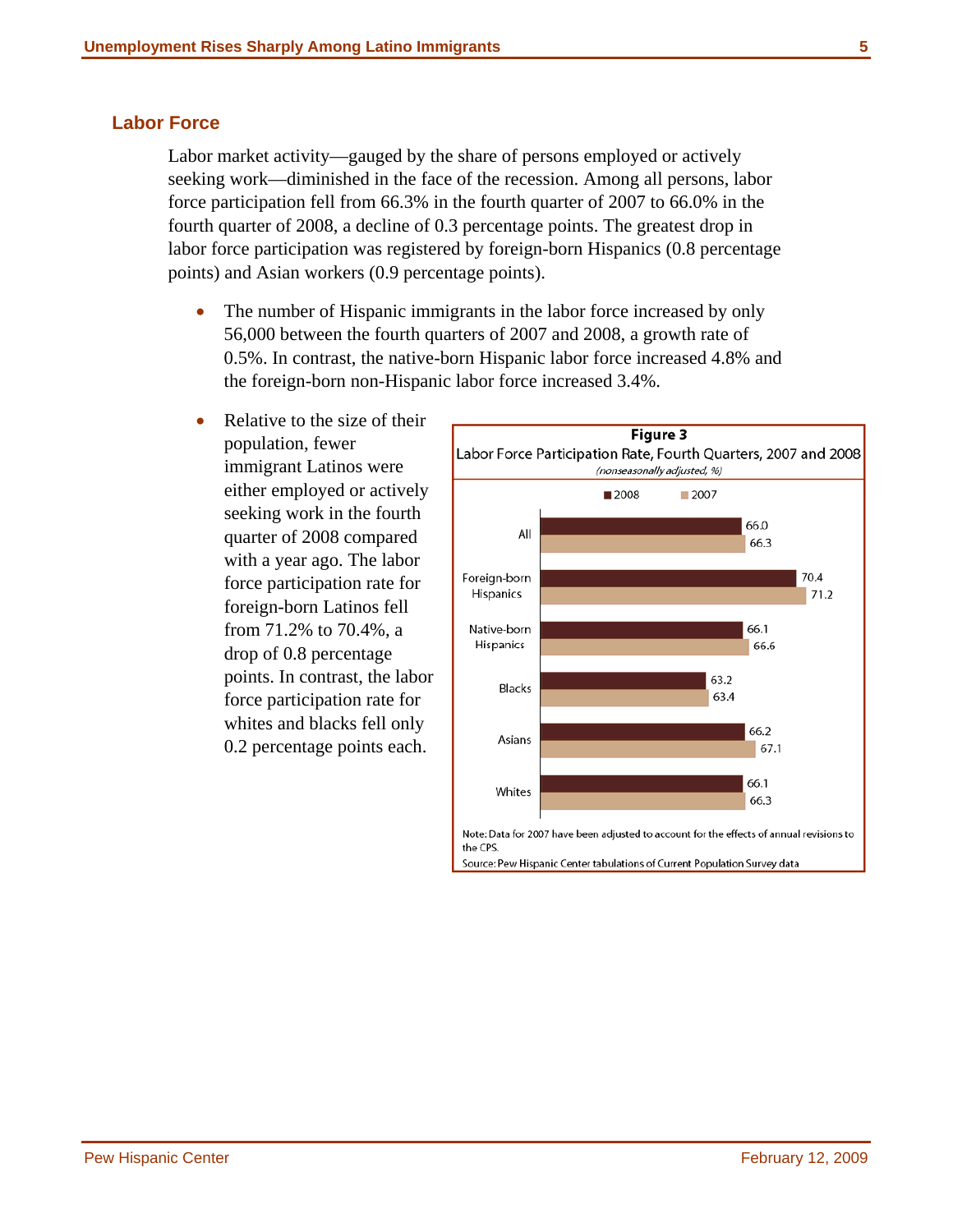## <span id="page-8-0"></span>**Working-Age Population**

Latinos are an important source of workers to the U.S. economy. The workingage population in the U.S. increased 2.6 million from the fourth quarter of 2007 to the fourth quarter of 2008. Latinos accounted for 1.1 million, or 41.7%, of the total increase. In contrast to the recent past, however, the vast majority of the increase in the Latino working-age population—834,000—was native born.

The increase in the population of foreign-born Latinos has leveled off in the recent past, but it is not possible to conclude from this trend whether or not foreign-born Latinos are returning to their countries of origin in greater numbers. The trend may be due to an increased outflow of migrants, a reduced inflow of migrants or some combination of the two. [Passel and Cohn \(2008\)](http://pewhispanic.org/reports/report.php?ReportID=94) found a decrease in the annual inflow of undocumented migrants to the U.S. since 2005. About four-in-five undocumented migrants come from Latin America.

- The working-age population of immigrant Latinos increased 262,000 between the fourth quarters of 2007 and 2008. That represents a 1.6% increase, well below the 5.6% increase in the working-age population of native-born Hispanics.
- The working-age population of foreign-born non-Hispanics increased 653,000, or 3.6%. This was the second highest rate of growth in the economy after native-born Hispanics.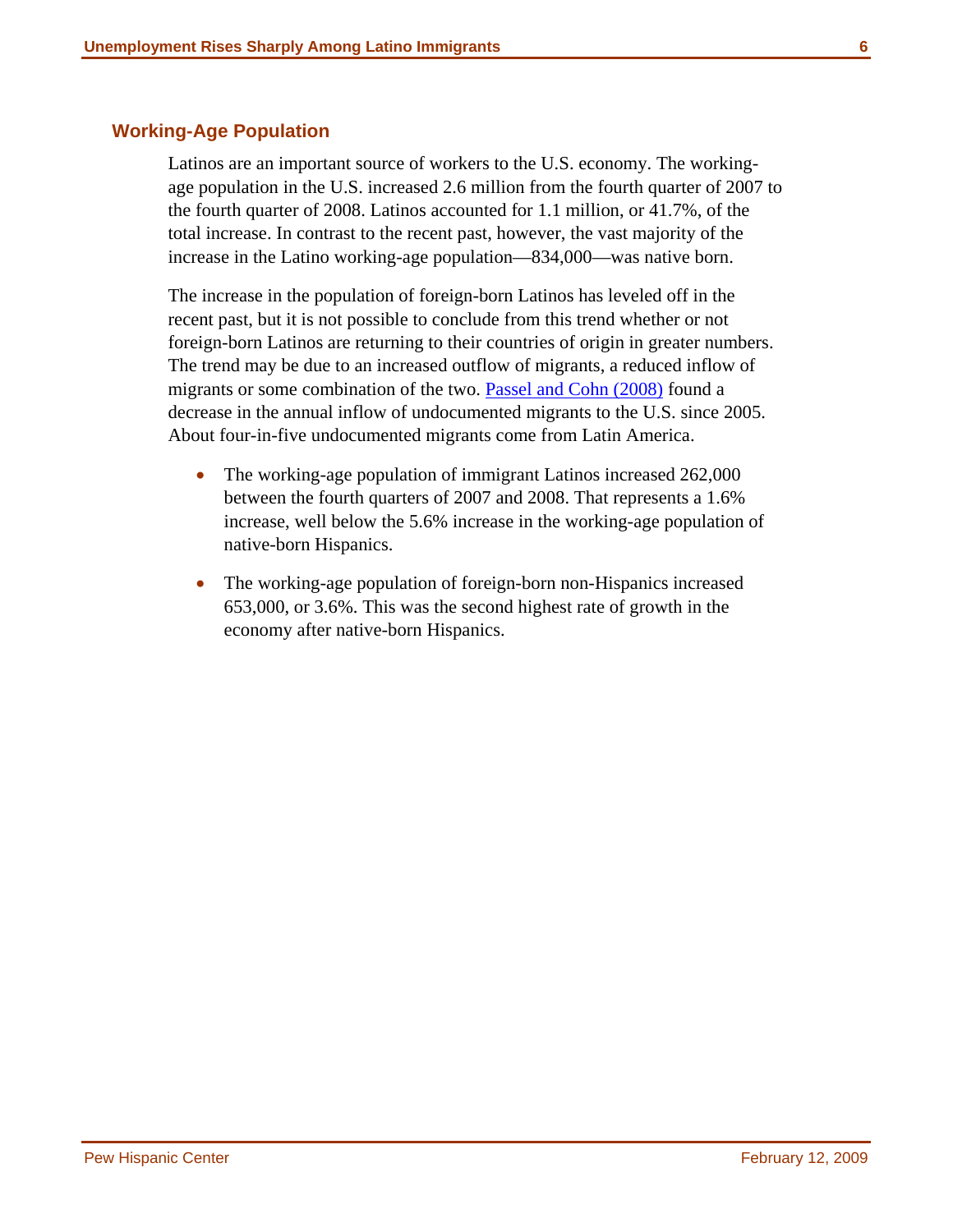# <span id="page-9-0"></span>**References**

- Bureau of Labor Statistics, "[The Employment Situation: January 2009,](http://www.bls.gov/news.release/pdf/empsit.pdf)" United States Department of Labor, USDL 09-0117 (February 6, 2009).
- Kochhar, R. "[Latino Workers in the Ongoing Recession: 2007 to 2008,](http://pewhispanic.org/reports/report.php?ReportID=99)" Pew Hispanic Center, Washington, D.C. (December 15, 2008).
- Kochhar, R. "[Latino Labor Report, 2008: Construction Reverses Job Growth for](http://pewhispanic.org/reports/report.php?ReportID=88)  [Latinos](http://pewhispanic.org/reports/report.php?ReportID=88)," Pew Hispanic Center (June 4, 2008).
- Passel, J. ["Size and Characteristics of the Unauthorized Migrant Population in the](http://pewhispanic.org/reports/report.php?ReportID=61)  [U.S.: Estimates Based on the March 2005 Current Population Survey](http://pewhispanic.org/reports/report.php?ReportID=61)," Pew Hispanic Center (March 7, 2006).
- Passel, J. and D'Vera Cohn ["Trends in Unauthorized Immigration: Undocumented](http://pewhispanic.org/reports/report.php?ReportID=94)  [Inflow Now Trails Legal Inflow,](http://pewhispanic.org/reports/report.php?ReportID=94)" Pew Hispanic Center (October 2, 2008).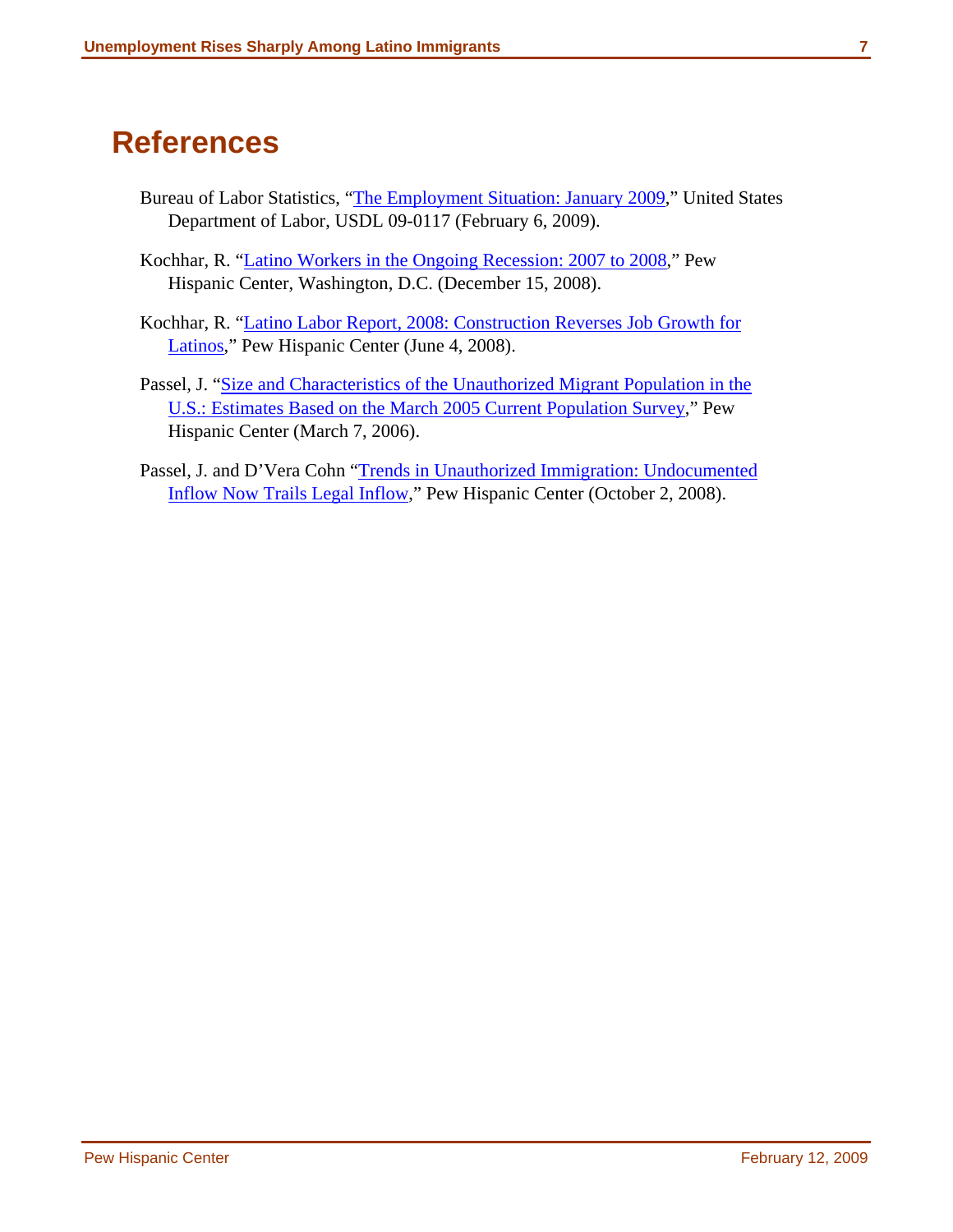# <span id="page-10-0"></span>**Appendix A: Revisions of the CPS**

Each January, the U.S. Census Bureau makes adjustments to the population controls in the Current Population Survey. These adjustments are typically based on revised estimates of net international migration and updated vital statistics. According to a note released by the Bureau of Labor Statistics ("[Adjustments to](http://www.bls.gov/cps/cps08adj.pdf)  [Household Survey Population Estimates in January 2008](http://www.bls.gov/cps/cps08adj.pdf)"), the cumulative effect of the adjustment in January 2008 was to reduce the estimate of the Hispanic working-age population by 349,000, the Hispanic labor force by 270,000 and the number of employed Hispanics by 252,000.

The BLS has also published a methodology that can be used to adjust previously published CPS data for the effects of ongoing January revisions (see ["Creating](http://www.bls.gov/cps/cpscomp.pdf)  [Comparability in CPS Employment Series](http://www.bls.gov/cps/cpscomp.pdf)," by Marisa L. Di Natale). That methodology was applied to make revisions to estimates of the Hispanic population, labor force and employment in 2007 and earlier years.

It is assumed in this report that the principal force underlying revisions in the CPS population controls is revised estimates of net international migration. In principle, that means some of the revision could be attributed to emigration by second- and third-generation Hispanics. However, that effect is assumed to be negligible in the current analysis, and the full extent of the CPS revision for Hispanics was assumed to apply to first-generation Hispanics arriving in the U.S. in 2000 or later. Previously computed distributions of the Hispanic first generation by education, age, industry, occupation and other categories were then utilized to distribute the total change in the Hispanic population along those dimensions.

The January 2008 revisions also affected estimates of the non-Hispanic population. The estimates for all non-Hispanics are adjusted to reflect those revisions. However, no adjustments were made to the data for non-Hispanic whites, blacks, Asians and others. For whites and blacks, those revisions were relatively small in proportion to their working-age population and have a negligible effect on comparability of the data over time. However, estimates of the working-age population, labor force, employment and unemployment of non-Hispanic Asians are sensitive to the effects of CPS revisions and should be treated with caution. Rates—for employment, labor force participation and unemployment—are not affected by the January CPS revisions.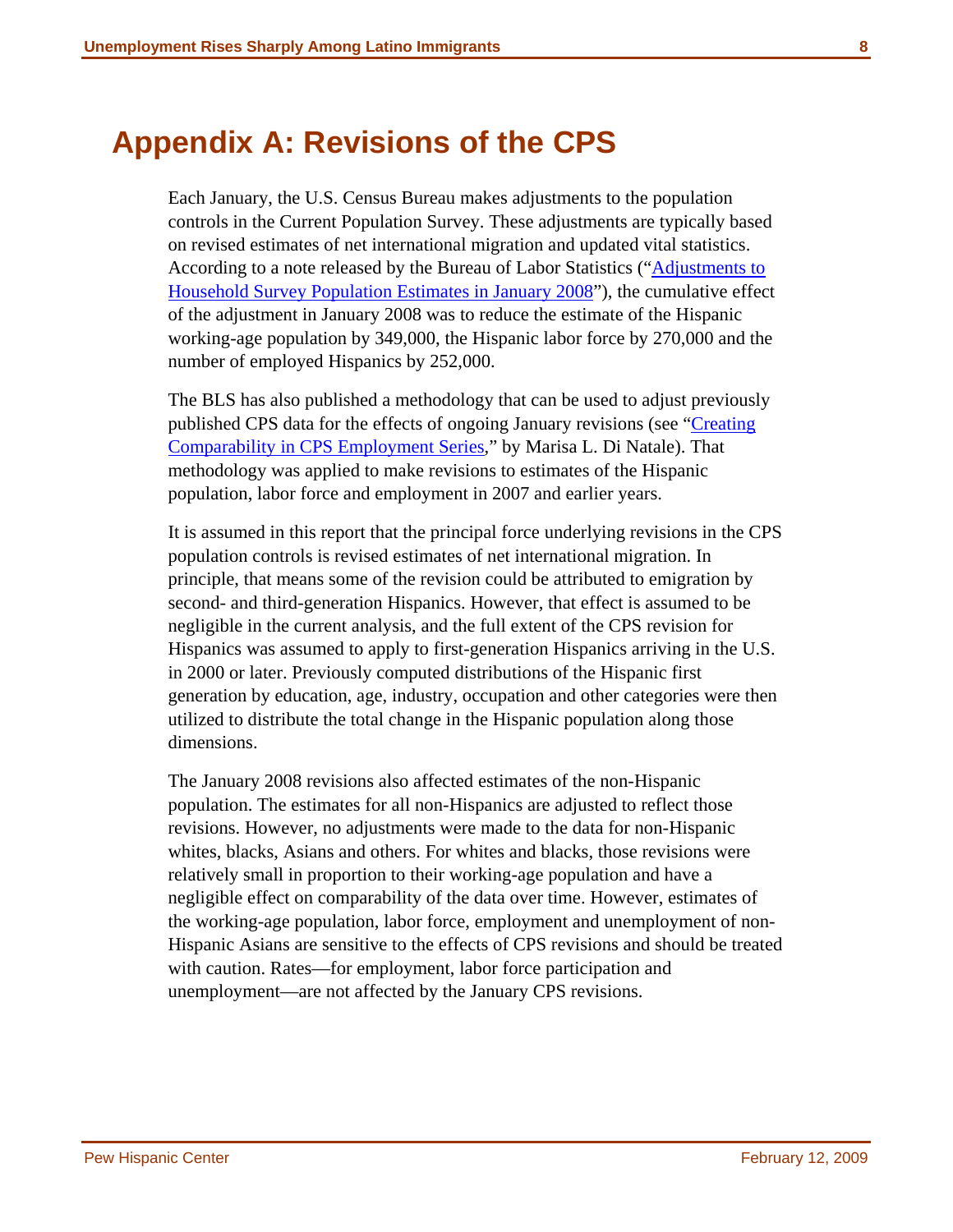# <span id="page-11-0"></span>**Appendix B: Data Tables**

#### Table 1

#### Labor Market Status of Hispanics and Non-Hispanics, Fourth Quarters, 2007 and 2008

(nonseasonally adjusted; ages 16 and older; numbers in thousands)

|                                    | YEAR AND QUARTER |         | CHANGE    |  |
|------------------------------------|------------------|---------|-----------|--|
|                                    |                  |         | 2007:4 to |  |
|                                    | 2007:4           | 2008:4  | 2008:4    |  |
| All                                |                  |         |           |  |
| Population                         | 232,166          | 234,791 | 2,625     |  |
| <b>Labor Force</b>                 | 153,837          | 154,982 | 1,145     |  |
| Labor Force Participation Rate (%) | 66.3             | 66.0    | $-0.3$    |  |
| Employment                         | 146,729          | 144,729 | $-2,000$  |  |
| Employment Rate (%)                | 63.2             | 61.6    | $-1.6$    |  |
| Unemployment                       | 7,108            | 10,253  | 3,146     |  |
| Unemployment Rate (%)              | 4.6              | 6.6     | 2.0       |  |
| <b>Hispanics</b>                   |                  |         |           |  |
| Population                         | 31,461           | 32,557  | 1,096     |  |
| <b>Labor Force</b>                 | 21,701           | 22,234  | 532       |  |
| Labor Force Participation Rate (%) | 69.0             | 68.3    | $-0.7$    |  |
| Employment                         | 20,435           | 20,290  | $-145$    |  |
| Employment Rate (%)                | 65.0             | 62.3    | $-2.6$    |  |
| Unemployment                       | 1.266            | 1.944   | 677       |  |
| Unemployment Rate (%)              | 5.8              | 8.7     | 2.9       |  |
| <b>Non-Hispanics</b>               |                  |         |           |  |
| Population                         | 200,705          | 202,234 | 1,529     |  |
| <b>Labor Force</b>                 | 132,136          | 132,748 | 612       |  |
| Labor Force Participation Rate (%) | 65.8             | 65.6    | $-0.2$    |  |
| Employment                         | 126,294          | 124,439 | $-1,855$  |  |
| Employment Rate (%)                | 62.9             | 61.5    | $-1.4$    |  |
| Unemployment                       | 5,841            | 8,309   | 2,468     |  |
| Unemployment Rate (%)              | 4.4              | 6.3     | 1.8       |  |

and percentages are rounded after shares or year-to-year changes have been computed. Source: Pew Hispanic Center tabulations of Current Population Survey data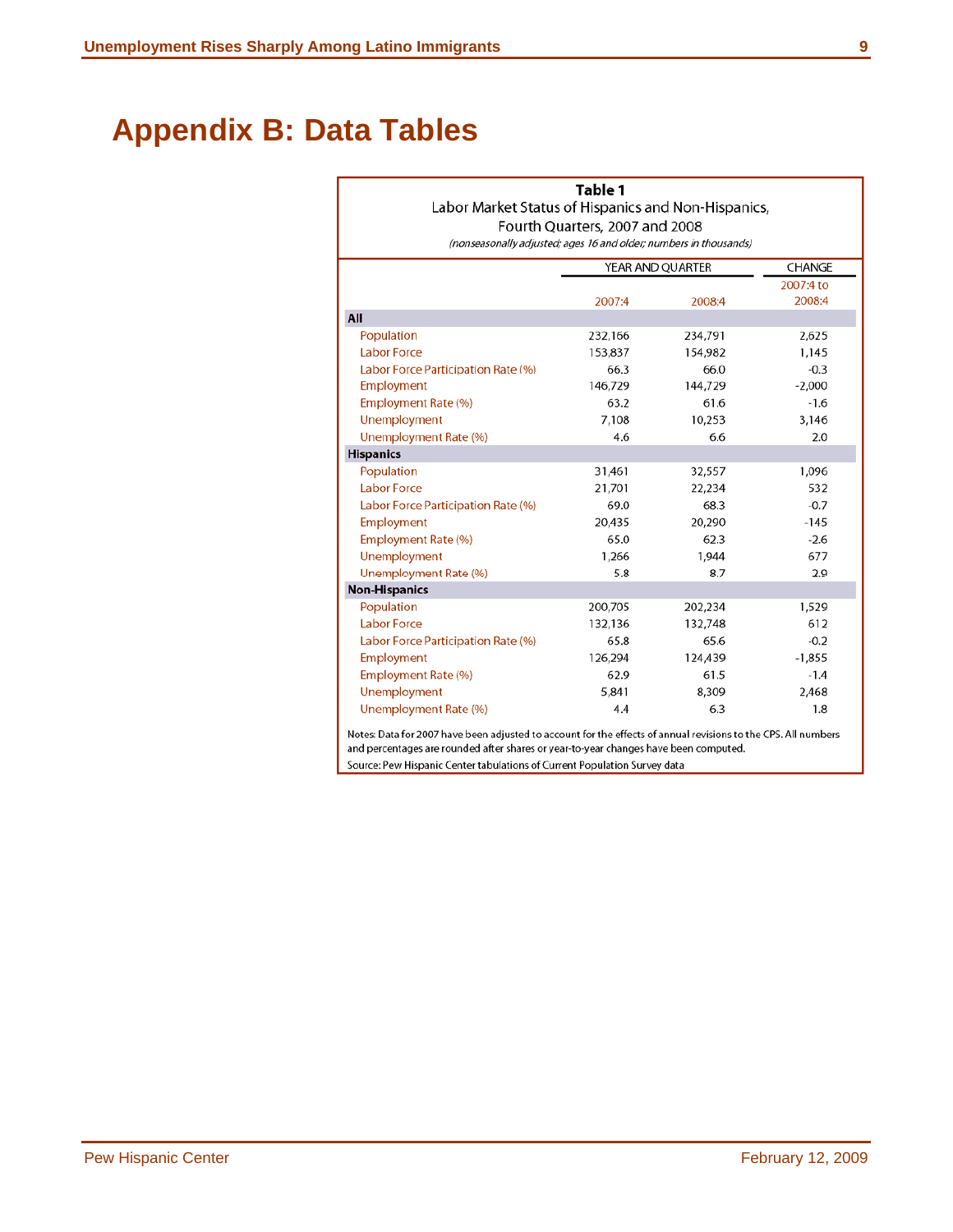| Labor Market Status of Persons 16 and Older, by Race and Ethnicity, | Table 2                                        |                  |           |
|---------------------------------------------------------------------|------------------------------------------------|------------------|-----------|
|                                                                     | Fourth Quarters, 2007 and 2008                 |                  |           |
|                                                                     | (nonseasonally adjusted; numbers in thousands) |                  |           |
|                                                                     |                                                | YEAR AND QUARTER | CHANGE    |
|                                                                     |                                                |                  | 2007:4 to |
|                                                                     | 2007:4                                         | 2008:4           | 2008:4    |
| <b>Hispanics</b>                                                    |                                                |                  |           |
| Population                                                          | 31,461                                         | 32,557           | 1,096     |
| <b>Labor Force</b>                                                  | 21,701                                         | 22,234           | 532       |
| Labor Force Participation Rate (%)                                  | 69.0                                           | 68.3             | $-0.7$    |
| Employment                                                          | 20,435                                         | 20,290           | $-145$    |
| Employment Rate (%)                                                 | 65.0                                           | 62.3             | $-2.6$    |
| Unemployment                                                        | 1,266                                          | 1,944            | 677       |
| Unemployment Rate (%)                                               | 5.8                                            | 8.7              | 2.9       |
| <b>Whites</b>                                                       |                                                |                  |           |
| Population                                                          | 159,358                                        | 159,953          | 595       |
| <b>Labor Force</b>                                                  | 105,626                                        | 105,697          | 71        |
| Labor Force Participation Rate (%)                                  | 66.3                                           | 66.1             | $-0.2$    |
| Employment                                                          | 101,688                                        | 99,935           | -1,753    |
| Employment Rate (%)                                                 | 63.8                                           | 62.5             | $-1.3$    |
| Unemployment                                                        | 3,938                                          | 5,762            | 1,824     |
| Unemployment Rate (%)                                               | 3.7                                            | 5.5              | 1.7       |
| <b>Blacks</b>                                                       |                                                |                  |           |
| Population                                                          | 26,732                                         | 27,117           | 386       |
| <b>Labor Force</b>                                                  | 16,937                                         | 17,125           | 188       |
| Labor Force Participation Rate (%)                                  | 63.4                                           | 63.2             | $-0.2$    |
| Employment                                                          | 15,477                                         | 15,164           | $-314$    |
| Employment Rate (%)                                                 | 57.9                                           | 55.9             | $-2.0$    |
| Unemployment                                                        | 1,460                                          | 1,961            | 502       |
| Unemployment Rate (%)                                               | 8.6                                            | 11.5             | 2.8       |
| <b>Asians</b>                                                       |                                                |                  |           |
| Population                                                          | 11,083                                         | 11,167           | 84        |
| <b>Labor Force</b>                                                  | 7,440                                          | 7,395            | -45       |
| Labor Force Participation Rate (%)                                  | 67.1                                           | 66.2             | $-0.9$    |
| Employment                                                          | 7,166                                          | 7,050            | $-117$    |
| Employment Rate (%)                                                 | 64.7                                           | 63.1             | $-1.5$    |
| Unemployment                                                        | 274                                            | 345              | 71        |
| Unemployment Rate (%)                                               | 3.7                                            | 4.7              | 1.0       |
|                                                                     |                                                |                  |           |

Notes: Data for 2007 have been adjusted to account for the effects of annual revisions to the CPS. All numbers and percentages are rounded after shares or year-to-year changes have been computed. The terms "whites," "blacks" and "Asians" refer to their non-Hispanic components.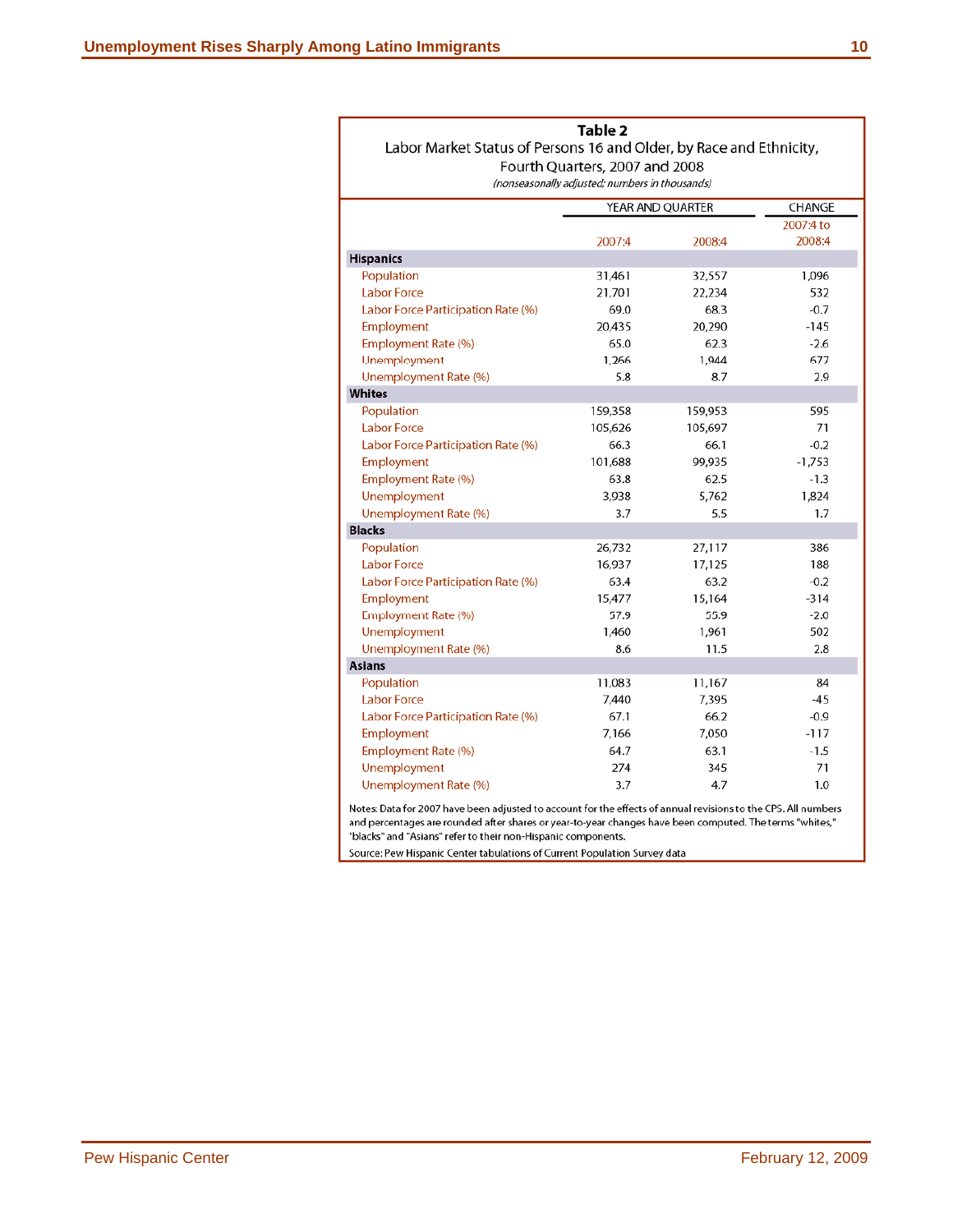Г

|                                                                                                                                                    | Table 3          |        |           |
|----------------------------------------------------------------------------------------------------------------------------------------------------|------------------|--------|-----------|
| Labor Market Status of Hispanics, by Nativity, Fourth Quarters, 2007 and 2008<br>(nonseasonally adjusted; ages 16 and older; numbers in thousands) |                  |        |           |
|                                                                                                                                                    | YEAR AND QUARTER |        | CHANGE    |
|                                                                                                                                                    |                  |        | 2007:4 to |
|                                                                                                                                                    | 2007:4           | 2008:4 | 2008:4    |
| <b>Hispanics</b>                                                                                                                                   |                  |        |           |
| Population                                                                                                                                         | 31,461           | 32,557 | 1,096     |
| <b>Labor Force</b>                                                                                                                                 | 21,701           | 22,234 | 532       |
| Labor Force Participation Rate (%)                                                                                                                 | 69.0             | 68.3   | $-0.7$    |
| Employment                                                                                                                                         | 20,435           | 20,290 | $-145$    |
| Employment Rate (%)                                                                                                                                | 65.0             | 62.3   | $-2.6$    |
| Unemployment                                                                                                                                       | 1,266            | 1,944  | 677       |
| Unemployment Rate (%)                                                                                                                              | 5.8              | 8.7    | 2.9       |
| <b>Native-Born Hispanics</b>                                                                                                                       |                  |        |           |
| Population                                                                                                                                         | 14,979           | 15,813 | 834       |
| <b>Labor Force</b>                                                                                                                                 | 9,973            | 10,449 | 476       |
| Labor Force Participation Rate (%)                                                                                                                 | 66.6             | 66.1   | $-0.5$    |
| Employment                                                                                                                                         | 9,304            | 9,451  | 147       |
| Employment Rate (%)                                                                                                                                | 62.1             | 59.8   | $-2.3$    |
| Unemployment                                                                                                                                       | 669              | 998    | 329       |
| Unemployment Rate (%)                                                                                                                              | 6.7              | 9.5    | 2.8       |
| <b>Foreign-Born Hispanics</b>                                                                                                                      |                  |        |           |
| Population                                                                                                                                         | 16,482           | 16,745 | 262       |
| <b>Labor Force</b>                                                                                                                                 | 11,729           | 11,785 | 56        |
| Labor Force Participation Rate (%)                                                                                                                 | 71.2             | 70.4   | $-0.8$    |
| Employment                                                                                                                                         | 11,131           | 10,839 | $-292$    |
| Employment Rate (%)                                                                                                                                | 67.5             | 64.7   | $-2.8$    |
| Unemployment                                                                                                                                       | 598              | 946    | 348       |
| Unemployment Rate (%)                                                                                                                              | 5.1              | 8.0    | 2.9       |

and percentages are rounded after shares or year-to-year changes have been computed. Source: Pew Hispanic Center tabulations of Current Population Survey data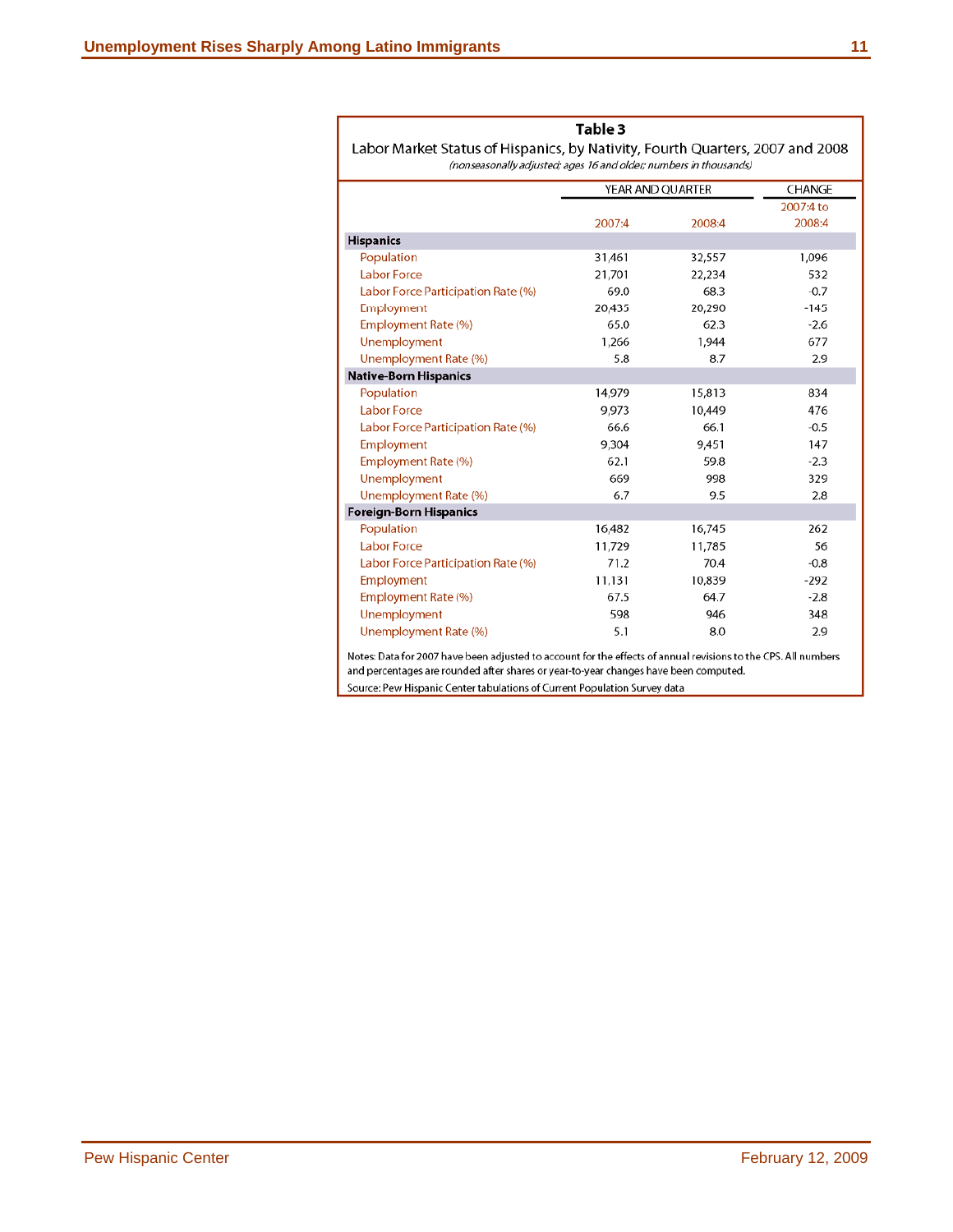| Table 4                                            |
|----------------------------------------------------|
| Labor Market Status of Non-Hispanics, by Nativity, |
| Fourth Quarters, 2007 and 2008                     |

(nonseasonally adjusted; ages 16 and older; numbers in thousands)

|                                    | YEAR AND QUARTER |         | CHANGE    |
|------------------------------------|------------------|---------|-----------|
|                                    |                  |         | 2007:4 to |
|                                    | 2007:4           | 2008:4  | 2008:4    |
| <b>Non-Hispanics</b>               |                  |         |           |
| Population                         | 200,705          | 202,234 | 1,529     |
| <b>Labor Force</b>                 | 132,136          | 132,748 | 612       |
| Labor Force Participation Rate (%) | 65.8             | 65.6    | $-0.2$    |
| Employment                         | 126,294          | 124,439 | $-1,855$  |
| Employment Rate (%)                | 62.9             | 61.5    | $-1.4$    |
| Unemployment                       | 5,841            | 8,309   | 2,468     |
| Unemployment Rate (%)              | 4.4              | 6.3     | 1.8       |
| <b>Native-Born Non-Hispanics</b>   |                  |         |           |
| Population                         | 182,708          | 183,584 | 876       |
| <b>Labor Force</b>                 | 120,335          | 120,547 | 211       |
| Labor Force Participation Rate (%) | 65.9             | 65.7    | $-0.2$    |
| Employment                         | 114,949          | 112,903 | $-2,046$  |
| Employment Rate (%)                | 62.9             | 61.5    | $-1.4$    |
| Unemployment                       | 5,386            | 7,644   | 2,257     |
| Unemployment Rate (%)              | 4.5              | 6.3     | 1.9       |
| <b>Foreign-Born Non-Hispanics</b>  |                  |         |           |
| Population                         | 17,997           | 18,650  | 653       |
| <b>Labor Force</b>                 | 11,801           | 12,202  | 401       |
| Labor Force Participation Rate (%) | 65.6             | 65.4    | $-0.1$    |
| Employment                         | 11,345           | 11,536  | 191       |
| Employment Rate (%)                | 63.0             | 61.9    | $-1.2$    |
| Unemployment                       | 455              | 666     | 211       |
| Unemployment Rate (%)              | 3.9              | 5.5     | 1.6       |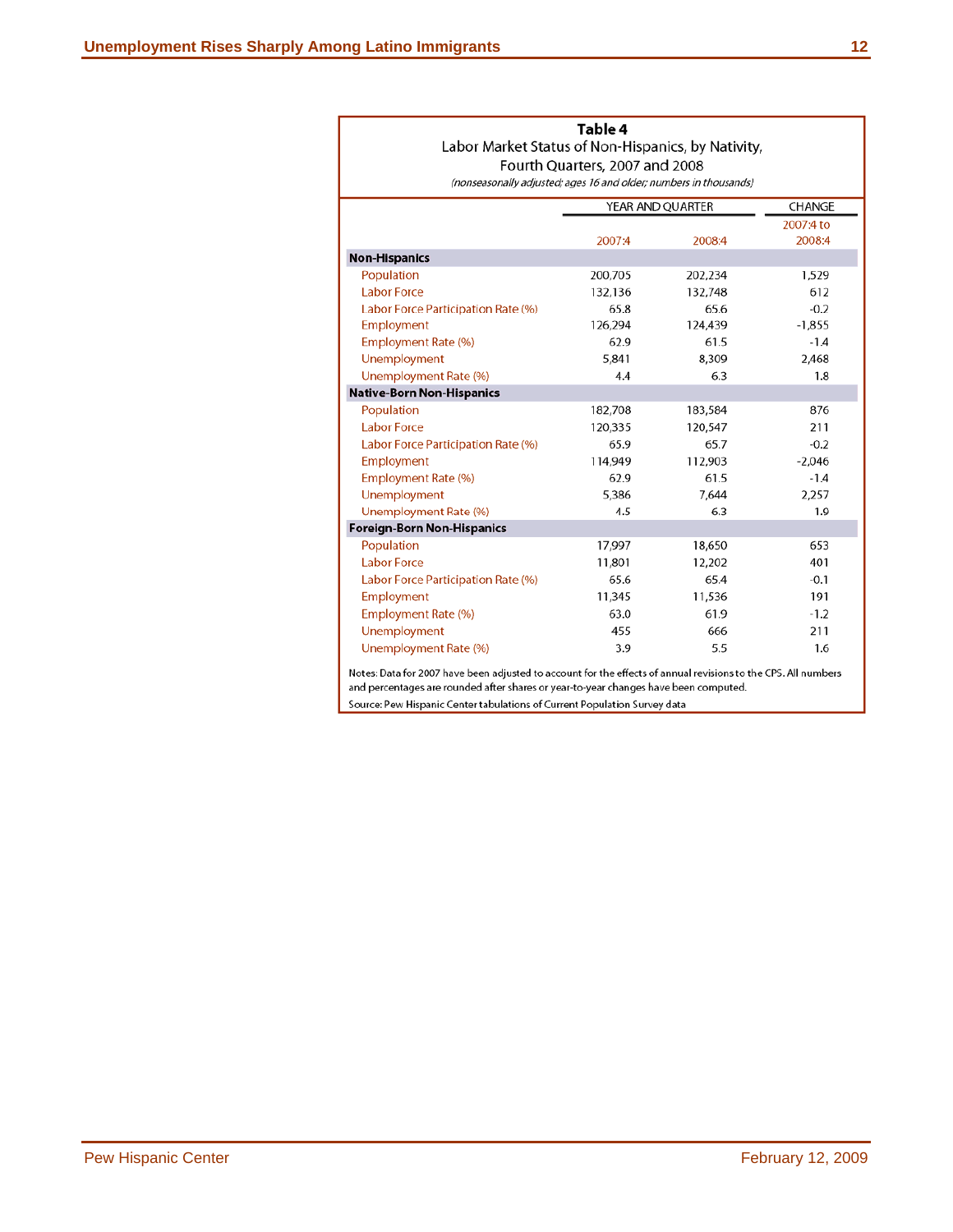| Labor Market Status of Persons 16 and Older, by Nativity, | Table 5<br>Fourth Quarters, 2007 and 2008<br>(nonseasonally adjusted; numbers in thousands) |                  |                     |
|-----------------------------------------------------------|---------------------------------------------------------------------------------------------|------------------|---------------------|
|                                                           |                                                                                             | YEAR AND QUARTER | CHANGE              |
|                                                           | 2007:4                                                                                      | 2008:4           | 2007:4 to<br>2008:4 |
| All                                                       |                                                                                             |                  |                     |
| Population                                                | 232,166                                                                                     | 234,791          | 2,625               |
| <b>Labor Force</b>                                        | 153,837                                                                                     | 154,982          | 1,145               |
| Labor Force Participation Rate (%)                        | 66.3                                                                                        | 66.0             | $-0.3$              |
| Employment                                                | 146,729                                                                                     | 144,729          | $-2,000$            |
| Employment Rate (%)                                       | 63.2                                                                                        | 61.6             | $-1.6$              |
| Unemployment                                              | 7,108                                                                                       | 10,253           | 3,146               |
| Unemployment Rate (%)                                     | 4.6                                                                                         | 6.6              | 2.0                 |
| <b>Native Born</b>                                        |                                                                                             |                  |                     |
| Population                                                | 197,686                                                                                     | 199,396          | 1,710               |
| <b>Labor Force</b>                                        | 130,308                                                                                     | 130,995          | 687                 |
| Labor Force Participation Rate (%)                        | 65.9                                                                                        | 65.7             | $-0.2$              |
| Employment                                                | 124,252                                                                                     | 122,354          | $-1,899$            |
| Employment Rate (%)                                       | 62.9                                                                                        | 61.4             | $-1.5$              |
| Unemployment                                              | 6,055                                                                                       | 8,641            | 2,586               |
| Unemployment Rate (%)                                     | 4.6                                                                                         | 6.6              | 1.9                 |
| <b>Foreign Born</b>                                       |                                                                                             |                  |                     |
| Population                                                | 34,480                                                                                      | 35,395           | 916                 |
| <b>Labor Force</b>                                        | 23,530                                                                                      | 23,987           | 457                 |
| Labor Force Participation Rate (%)                        | 68.2                                                                                        | 67.8             | $-0.5$              |
| Employment                                                | 22,477                                                                                      | 22,375           | $-102$              |
| Employment Rate (%)                                       | 65.2                                                                                        | 63.2             | $-2.0$              |
| Unemployment                                              | 1,052                                                                                       | 1,612            | 559                 |
| Unemployment Rate (%)                                     | 4.5                                                                                         | 6.7              | 2.2                 |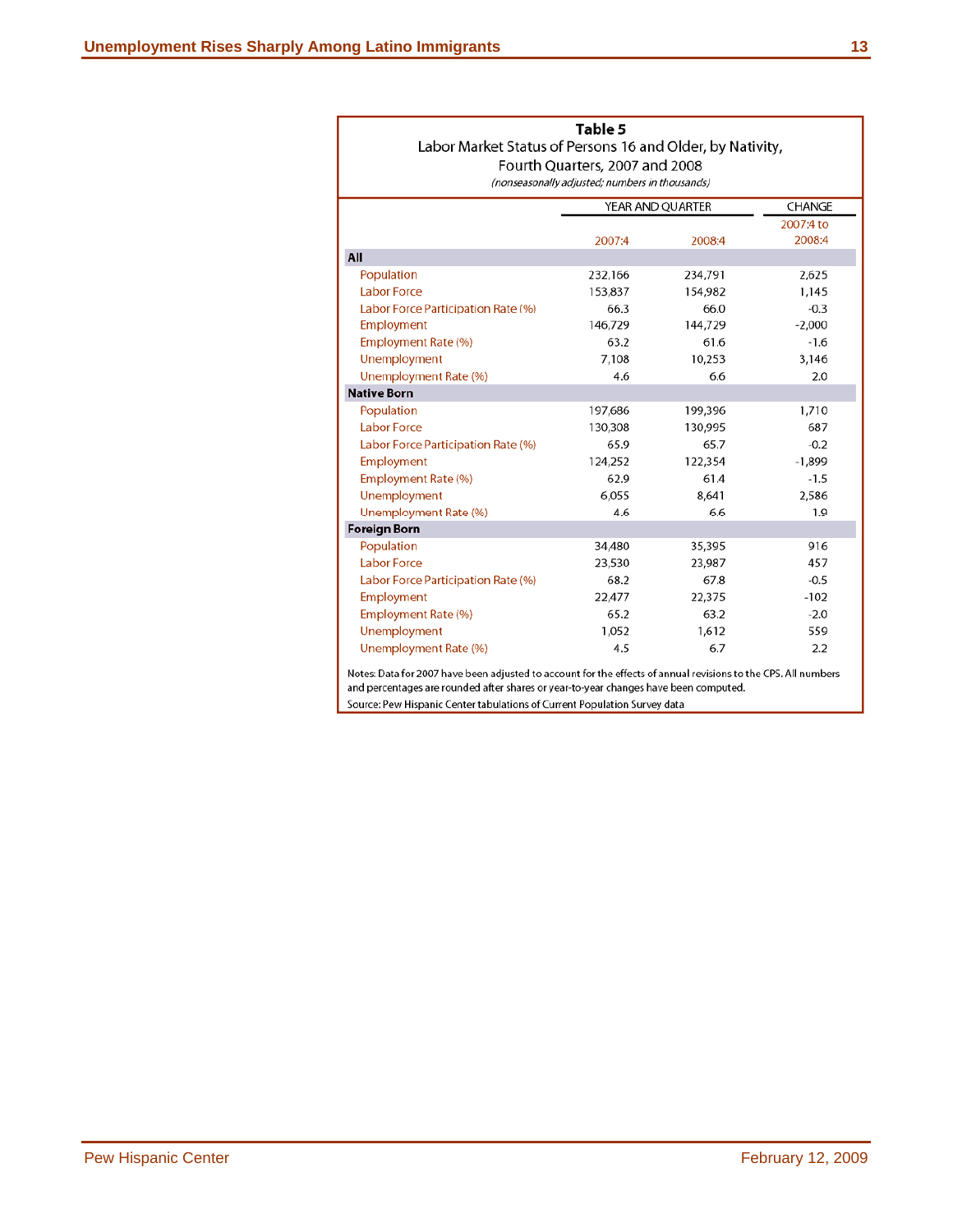| Table 6                                                   |
|-----------------------------------------------------------|
| Labor Market Status of Foreign-Born Hispanics, by Origin, |
| Fourth Quarters, 2007 and 2008                            |

(nonseasonally adjusted; ages 16 and older; numbers in thousands)

|                                    |        | YEAR AND QUARTER | CHANGE    |
|------------------------------------|--------|------------------|-----------|
|                                    |        |                  | 2007:4 to |
|                                    | 2007:4 | 2008:4           | 2008:4    |
| <b>Mexico</b>                      |        |                  |           |
| Population                         | 10,394 | 10,644           | 250       |
| <b>Labor Force</b>                 | 7,408  | 7,471            | 63        |
| Labor Force Participation Rate (%) | 71.3   | 70.2             | $-1.1$    |
| Employment                         | 6,995  | 6.844            | $-151$    |
| Employment Rate (%)                | 67.3   | 64.3             | $-3.0$    |
| Unemployment                       | 413    | 627              | 214       |
| Unemployment Rate (%)              | 5.6    | 8.4              | 2.8       |
| <b>Central America</b>             |        |                  |           |
| Population                         | 2,284  | 2,453            | 170       |
| <b>Labor Force</b>                 | 1,731  | 1,927            | 195       |
| Labor Force Participation Rate (%) | 75.8   | 78.5             | 2.7       |
| Employment                         | 1,659  | 1,764            | 105       |
| Employment Rate (%)                | 72.6   | 71.9             | $-0.7$    |
| Unemployment                       | 73     | 163              | 90        |
| Unemployment Rate (%)              | 4.2    | 8.4              | 4.2       |
| <b>South America</b>               |        |                  |           |
| Population                         | 1,685  | 1,615            | $-70$     |
| <b>Labor Force</b>                 | 1,254  | 1,184            | $-70$     |
| Labor Force Participation Rate (%) | 74.4   | 73.3             | $-1.1$    |
| Employment                         | 1,201  | 1,123            | $-78$     |
| Employment Rate (%)                | 71.3   | 69.5             | $-1.7$    |
| Unemployment                       | 53     | 61               | 8         |
| Unemployment Rate (%)              | 4.2    | 5.2              | 0.9       |
|                                    |        |                  |           |

Notes: Data for 2007 have been adjusted to account for the effects of annual revisions to the CPS. All numbers and percentages are rounded after shares or year-to-year changes have been computed. Data for foreign-born Hispanics whose family origin is not Mexico, Central America or South America are not shown.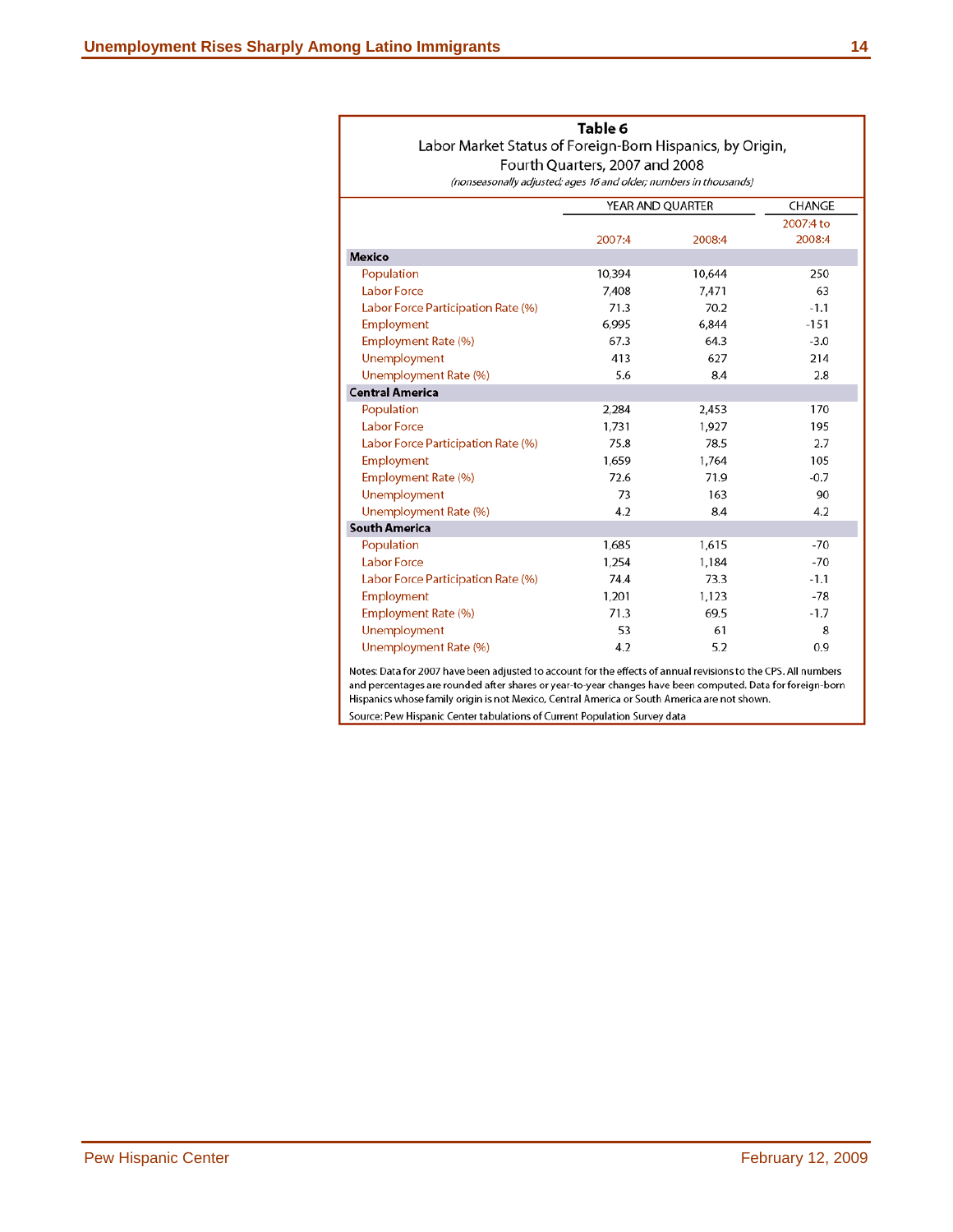## Table 7

Labor Market Status of Foreign-Born Hispanics, by Period of Arrival, Fourth Quarters, 2007 and 2008

(nonseasonally adjusted; ages 16 and older; numbers in thousands)

|                                                                                                                | YEAR AND QUARTER |        | CHANGE    |
|----------------------------------------------------------------------------------------------------------------|------------------|--------|-----------|
|                                                                                                                |                  |        | 2007:4 to |
|                                                                                                                | 2007:4           | 2008:4 | 2008:4    |
| Before 1980                                                                                                    |                  |        |           |
| Population                                                                                                     | 2,944            | 2,984  | 40        |
| <b>Labor Force</b>                                                                                             | 1,702            | 1,688  | $-13$     |
| Labor Force Participation Rate (%)                                                                             | 57.8             | 56.6   | $-1.2$    |
| Employment                                                                                                     | 1,630            | 1,590  | $-41$     |
| Employment Rate (%)                                                                                            | 55.4             | 53.3   | $-2.1$    |
| Unemployment                                                                                                   | 71               | 99     | 27        |
| Unemployment Rate (%)                                                                                          | 4.2              | 5.9    | 1.7       |
| 1980 to 1989                                                                                                   |                  |        |           |
| Population                                                                                                     | 3,866            | 3,664  | $-203$    |
| <b>Labor Force</b>                                                                                             | 3,000            | 2,807  | -193      |
| Labor Force Participation Rate (%)                                                                             | 77.6             | 76.6   | $-1.0$    |
| Employment                                                                                                     | 2,856            | 2,593  | $-263$    |
| Employment Rate (%)                                                                                            | 73.9             | 70.8   | $-3.1$    |
| Unemployment                                                                                                   | 143              | 214    | 70        |
| Unemployment Rate (%)                                                                                          | 4.8              | 7.6    | 2.8       |
| 1990 to 1999                                                                                                   |                  |        |           |
| Population                                                                                                     | 5,451            | 5,337  | $-114$    |
| <b>Labor Force</b>                                                                                             | 3,981            | 3,937  | $-44$     |
| Labor Force Participation Rate (%)                                                                             | 73.0             | 73.8   | 0.7       |
| Employment                                                                                                     | 3,762            | 3,593  | $-169$    |
| Employment Rate (%)                                                                                            | 69.0             | 67.3   | $-1.7$    |
| Unemployment                                                                                                   | 219              | 345    | 125       |
| Unemployment Rate (%)                                                                                          | 5.5              | 8.7    | 3.2       |
| 2000 or later                                                                                                  |                  |        |           |
| Population                                                                                                     | 4,220            | 4,759  | 540       |
| <b>Labor Force</b>                                                                                             | 3,046            | 3,352  | 306       |
| Labor Force Participation Rate (%)                                                                             | 72.2             | 70.4   | $-1.8$    |
| Employment                                                                                                     | 2,883            | 3,063  | 181       |
| Employment Rate (%)                                                                                            | 68.3             | 64.4   | $-4.0$    |
| Unemployment                                                                                                   | 163              | 289    | 125       |
| Unemployment Rate (%)                                                                                          | 5.4              | 8.6    | 3.3       |
| Notes: Data for 2007 have been adjusted to account for the effects of annual revisions to the CPS. All numbers |                  |        |           |

and percentages are rounded after shares or year-to-year changes have been computed. Source: Pew Hispanic Center tabulations of Current Population Survey data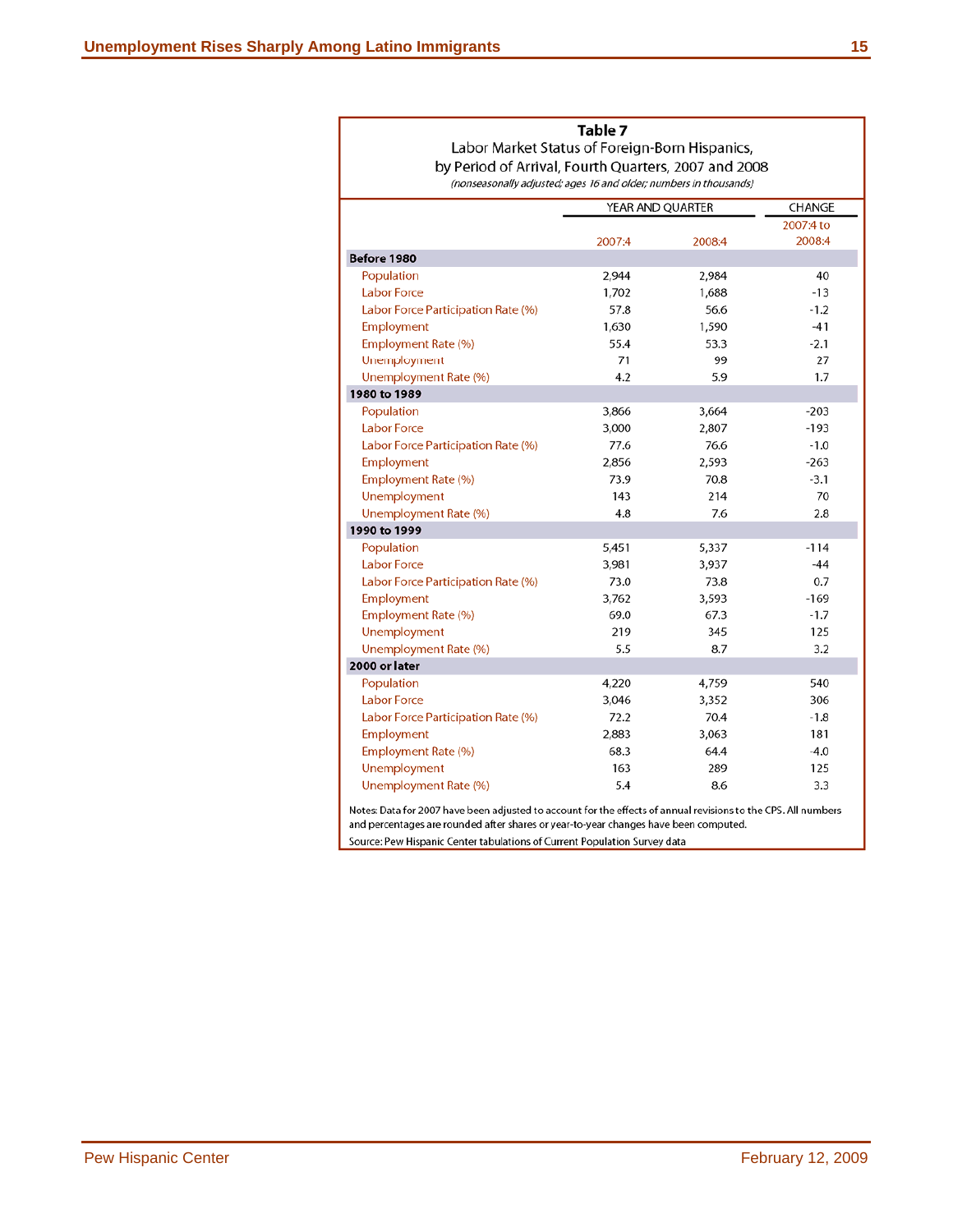|                                                                                                                                                                                                        | Table 8                                        |                  |           |
|--------------------------------------------------------------------------------------------------------------------------------------------------------------------------------------------------------|------------------------------------------------|------------------|-----------|
| Labor Market Status of Persons 16 and Older, by Gender,                                                                                                                                                |                                                |                  |           |
|                                                                                                                                                                                                        | Fourth Quarters, 2007 to 2008                  |                  |           |
|                                                                                                                                                                                                        | (nonseasonally adjusted; numbers in thousands) |                  |           |
|                                                                                                                                                                                                        |                                                | YEAR AND QUARTER | CHANGE    |
|                                                                                                                                                                                                        |                                                |                  | 2007:4 to |
|                                                                                                                                                                                                        | 2007:4                                         | 2008:4           | 2008:4    |
| <b>Hispanic Males</b>                                                                                                                                                                                  |                                                |                  |           |
| Population                                                                                                                                                                                             | 16,184                                         | 16,744           | 560       |
| <b>Labor Force</b>                                                                                                                                                                                     | 13,046                                         | 13,372           | 327       |
| Labor Force Participation Rate (%)                                                                                                                                                                     | 80.6                                           | 79.9             | $-0.7$    |
| Employment                                                                                                                                                                                             | 12,312                                         | 12,150           | $-162$    |
| Employment Rate (%)                                                                                                                                                                                    | 76.1                                           | 72.6             | $-3.5$    |
| Unemployment                                                                                                                                                                                           | 734                                            | 1,222            | 488       |
| Unemployment Rate (%)                                                                                                                                                                                  | 5.6                                            | 9.1              | 3.5       |
| <b>Hispanic Females</b>                                                                                                                                                                                |                                                |                  |           |
| Population                                                                                                                                                                                             | 15,277                                         | 15,813           | 536       |
| <b>Labor Force</b>                                                                                                                                                                                     | 8,656                                          | 8,861            | 206       |
| Labor Force Participation Rate (%)                                                                                                                                                                     | 56.7                                           | 56.0             | $-0.6$    |
| Employment                                                                                                                                                                                             | 8,123                                          | 8,139            | 17        |
| Employment Rate (%)                                                                                                                                                                                    | 53.2                                           | 51.5             | $-1.7$    |
| Unemployment                                                                                                                                                                                           | 533                                            | 722              | 189       |
| Unemployment Rate (%)                                                                                                                                                                                  | 6.2                                            | 8.1              | 2.0       |
| <b>Non-Hispanic Males</b>                                                                                                                                                                              |                                                |                  |           |
| Population                                                                                                                                                                                             | 96,152                                         | 96,885           | 733       |
| <b>Labor Force</b>                                                                                                                                                                                     | 69,091                                         | 69,183           | 92        |
| Labor Force Participation Rate (%)                                                                                                                                                                     | 71.9                                           | 71.4             | $-0.4$    |
| Employment                                                                                                                                                                                             | 65,946                                         | 64,430           | $-1,516$  |
| Employment Rate (%)                                                                                                                                                                                    | 68.6                                           | 66.5             | $-2.1$    |
| Unemployment                                                                                                                                                                                           | 3,145                                          | 4,753            | 1,609     |
| Unemployment Rate (%)                                                                                                                                                                                  | 4.6                                            | 6.9              | 2.3       |
| <b>Non-Hispanic Females</b>                                                                                                                                                                            |                                                |                  |           |
| Population                                                                                                                                                                                             | 104,553                                        | 105,349          | 796       |
| <b>Labor Force</b>                                                                                                                                                                                     | 63,045                                         | 63,565           | 521       |
| Labor Force Participation Rate (%)                                                                                                                                                                     | 60.3                                           | 60.3             | 0.0       |
| Employment                                                                                                                                                                                             | 60,348                                         | 60,009           | $-339$    |
| Employment Rate (%)                                                                                                                                                                                    | 57.7                                           | 57.0             | $-0.8$    |
| Unemployment                                                                                                                                                                                           | 2,696                                          | 3,556            | 860       |
| Unemployment Rate (%)                                                                                                                                                                                  | 4.3                                            | 5.6              | 1.3       |
| Notes: Data for 2007 have been adjusted to account for the effects of annual revisions to the CPS. All numbers<br>and percentages are rounded after shares or year-to-year changes have been computed. |                                                |                  |           |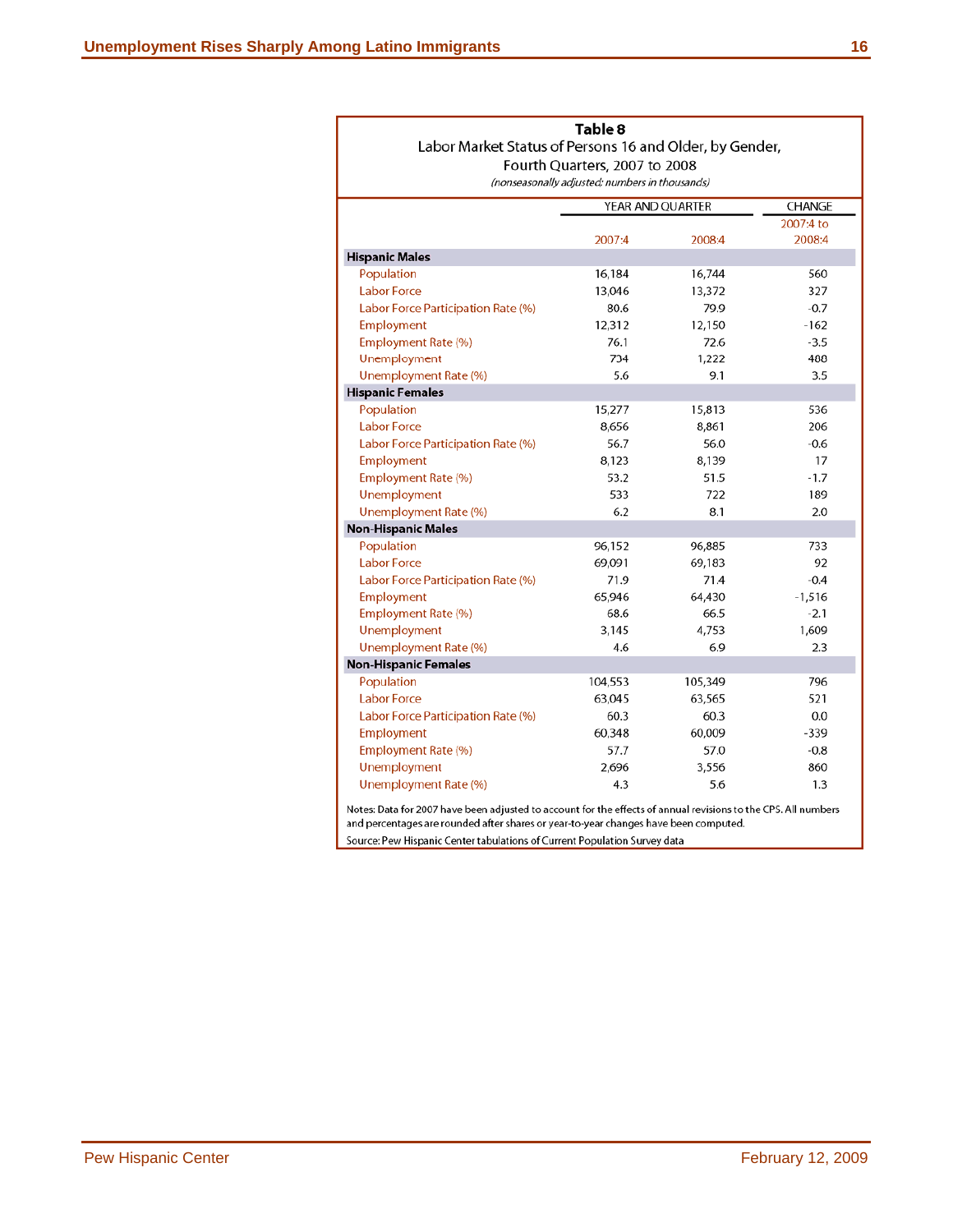|                                                                      | <b>NATIVE BORN</b> |        | CHANGE              | <b>FOREIGN BORN</b> |        | CHANGE              |
|----------------------------------------------------------------------|--------------------|--------|---------------------|---------------------|--------|---------------------|
|                                                                      | 2007:4             | 2008:4 | 2007:4 to<br>2008:4 | 2007:4              | 2008:4 | 2007:4 to<br>2008:4 |
| <b>Total</b>                                                         | 9,304              | 9,451  | 147                 | 11,131              | 10,839 | $-292$              |
| Agriculture, Forestry, Fishing and Mining                            | 116                | 155    | 39                  | 422                 | 403    | $-18$               |
| Construction                                                         | 726                | 666    | -60                 | 2,153               | 1,870  | $-283$              |
| Manufacturing - Durable Goods                                        | 439                | 472    | 32                  | 888                 | 795    | $-93$               |
| Manufacturing - Nondurable Goods                                     | 364                | 324    | $-39$               | 729                 | 724    | -5                  |
| <b>Wholesale and Retail Trade</b>                                    | 1.534              | 1,585  | 51                  | 1,224               | 1,222  | $-2$                |
| <b>Transportation and Warehousing</b>                                | 491                | 535    | 44                  | 531                 | 498    | $-33$               |
| <b>Utilities</b>                                                     | 81                 | 100    | 19                  | 32                  | 56     | 24                  |
| Publishing, Broadcasting, Communications<br>and Information Services | 216                | 208    | -8                  | 103                 | 104    |                     |
| <b>Finance, Insurance and Real Estate</b>                            | 682                | 604    | $-79$               | 390                 | 353    | -36                 |
| <b>Professional and Other Business Services</b>                      | 1,054              | 1,008  | -47                 | 1,287               | 1,348  | 61                  |
| <b>Educational Services</b>                                          | 796                | 806    | 10                  | 348                 | 400    | 52                  |
| <b>Hospitals and Other Health Services</b>                           | 848                | 968    | 121                 | 548                 | 545    | $-2$                |
| <b>Social Services</b>                                               | 266                | 258    | -8                  | 194                 | 191    | $-2$                |
| <b>Arts and Entertainment</b>                                        | 166                | 164    | $-2$                | 159                 | 116    | -43                 |
| Eating, Drinking and Lodging Services                                | 738                | 755    | 17                  | 1,370               | 1,408  | 39                  |
| <b>Repair and Maintenance Services</b>                               | 143                | 147    | 4                   | 227                 | 235    | 8                   |
| Personal and Laundry Services and                                    |                    |        |                     |                     |        |                     |
| <b>Private Household Services</b>                                    | 165                | 190    | 25                  | 401                 | 429    | 28                  |
| <b>Public Administration</b>                                         | 480                | 506    | 27                  | 127                 | 139    | 12                  |

# Table 9 Employment of Hispanics, by Industry, Fourth Quarters, 2007 and 2008

ata for 2007 have been adj<mark>u</mark> to account for the effects of annual revisions to the CPS. All numbers and percentages are rounded after shares or year-toyear changes have been computed.